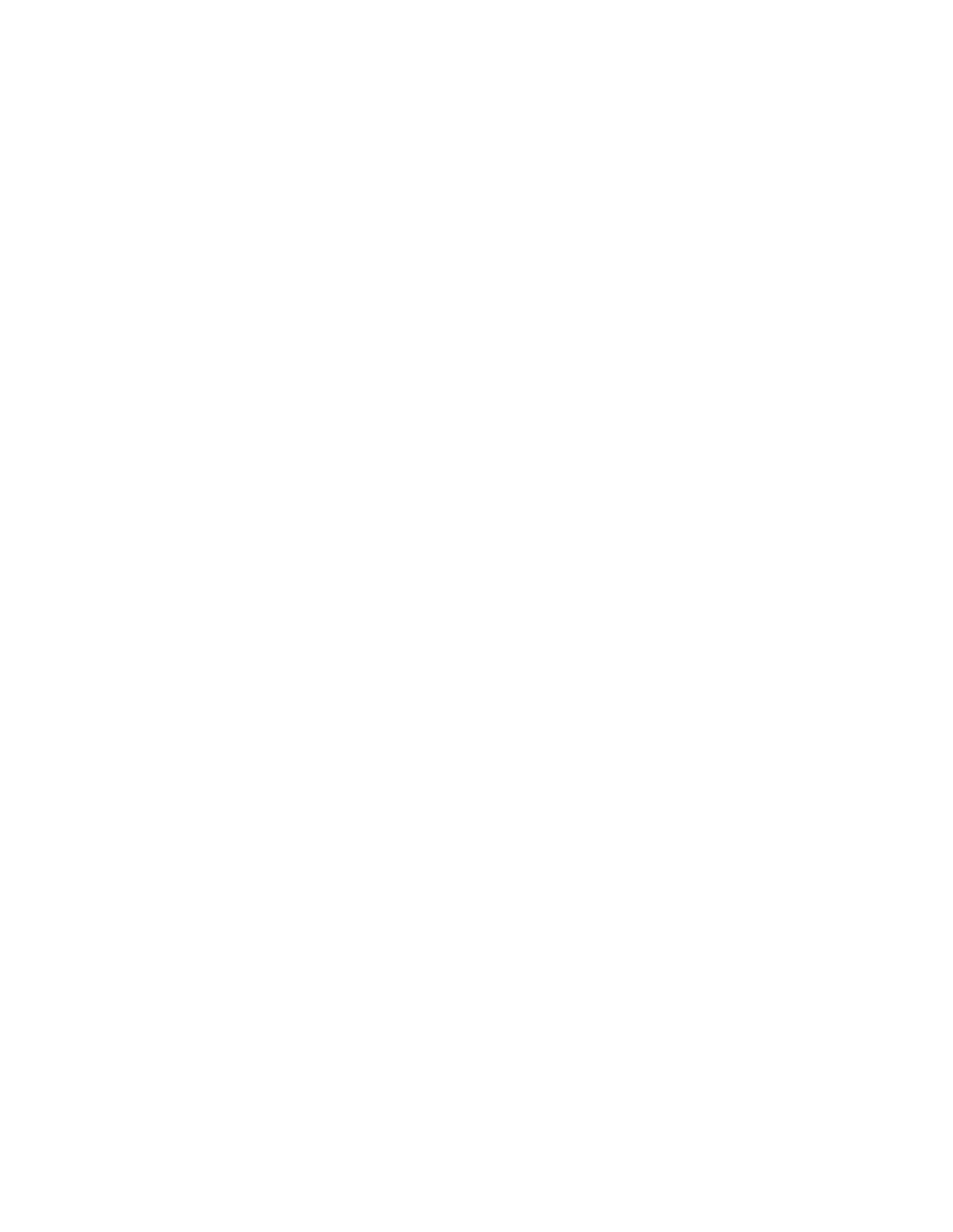### **TITLE 40 LUMMI CODE OF LAWS CULTURAL RESOURCES PRESERVATION CODE**

### **Table of Contents**

# **Chapter 40.01 Title, Findings, Purpose, and Definitions**

# **Chapter 40.02** *Sche'lang'en* **Department**

# **Chapter 40.03 Cultural Resources Preservation Commission**

# **Chapter 40.04 Lummi Cultural Resources Register**

| 40.04.020 Undertakings Upon Listed Properties or Properties Eligible to be Listed12 |  |
|-------------------------------------------------------------------------------------|--|
|                                                                                     |  |
|                                                                                     |  |
|                                                                                     |  |

# **Chapter 40.05 Cultural Resource Permits**

| 40.05.090 Emergency Suspensions/Revocations: Cease & Desist Orders16 |  |
|----------------------------------------------------------------------|--|
|                                                                      |  |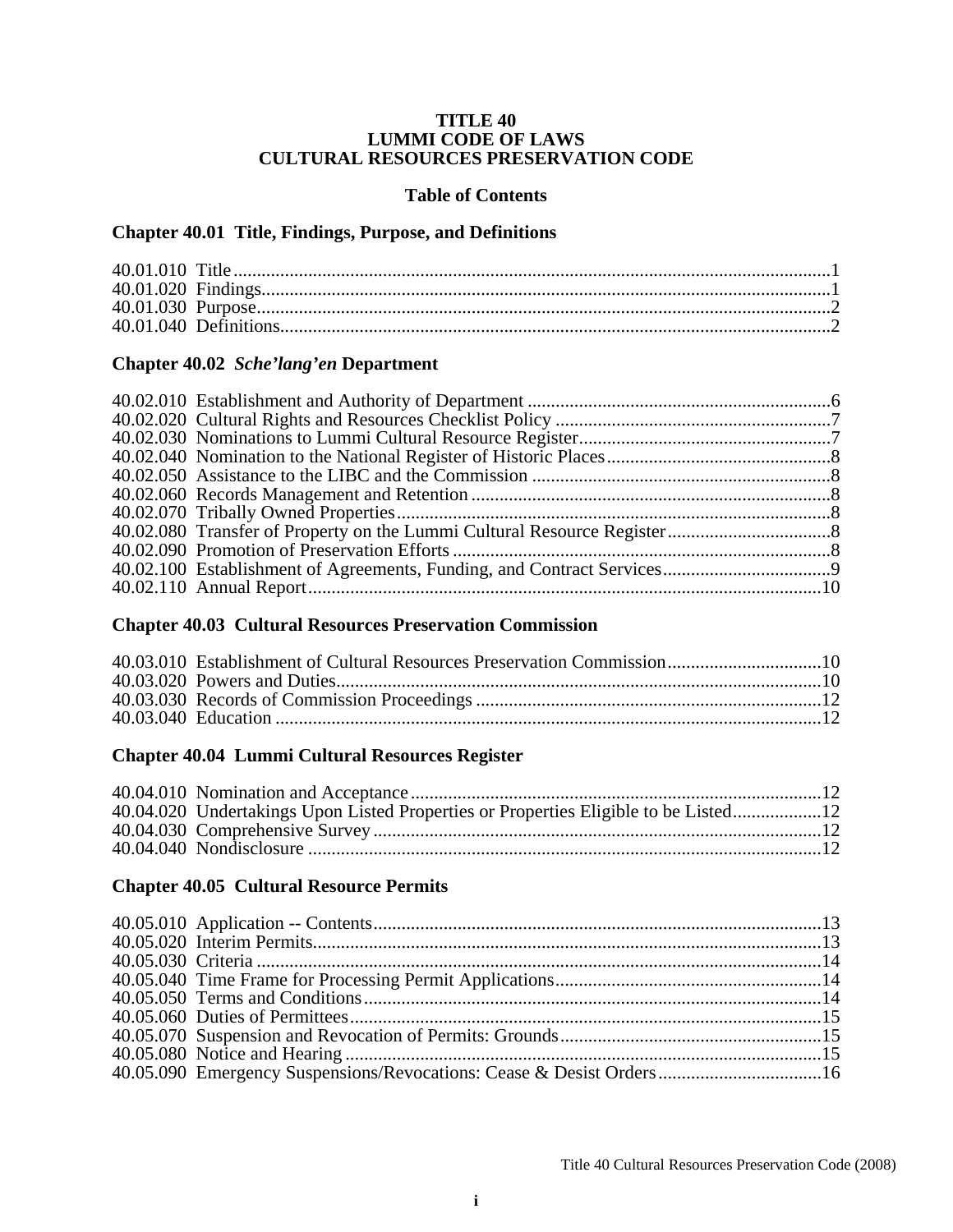| <b>Chapter 40.06 Damaging or Adverse Effects Prohibited</b> |  |
|-------------------------------------------------------------|--|
|                                                             |  |
| <b>Chapter 40.07 Enforcement</b>                            |  |
|                                                             |  |
| <b>Chapter 40.08 Appeals</b>                                |  |
|                                                             |  |
| <b>Chapter 40.09 Code Implementation and Amendment</b>      |  |
|                                                             |  |
| <b>Chapter 40.10 Miscellaneous</b>                          |  |
| .20                                                         |  |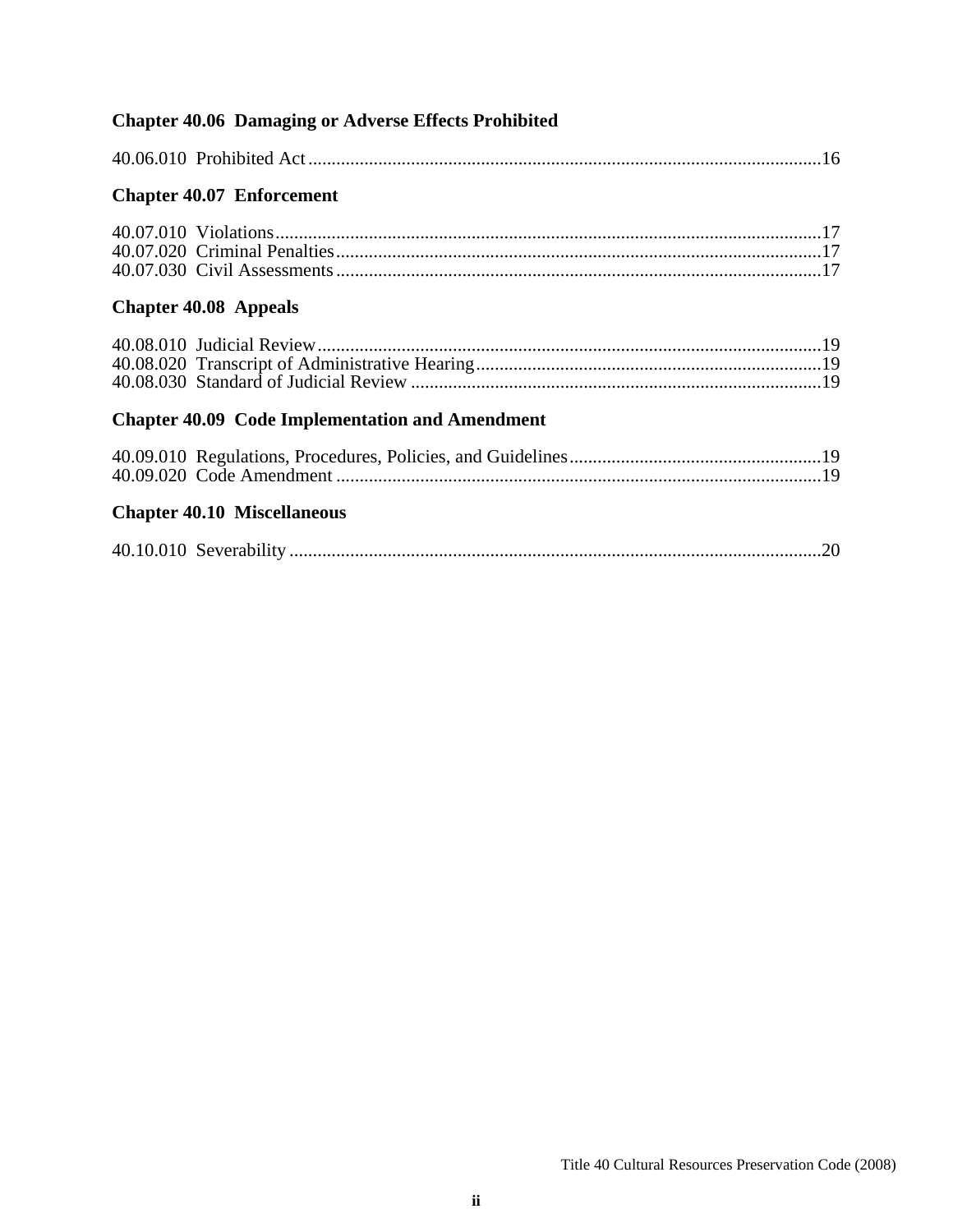### **TITLE 40 LUMMI CODE OF LAWS CULTURAL RESOURCES PRESERVATION CODE**

### **Chapter 40.01 Title, Findings, Purpose, and Definitions**

### **40.01.010 Title**

The title of this Code shall be known as "Title 40 - Cultural Resources Preservation Code."

### **40.01.020 Findings**

(a) Beyond the memory of man, the Lummi People used traditional lands, sites, and villages within the established Lummi Reservation and our traditional territory freely, continuously, and uninterrupted for maintaining a traditional lifestyle. Such a lifestyle sustained the ancestors and the tribe's language, resources, tradition, culture, and spiritual values. Our unique heritage has been inherited from our ancestors, still exists in the present, and is evident in today's belief system and practices.

(b) The Lummi Nation hereby finds and declares that the integrity of the Lummi traditions, cultural heritage, and values is threatened due to encroachment of the dominant United States and Canadian societies and governments. The Lummi societies and governments. Nation further finds and declares that the existence of unregulated activities relating to cultural resources interferes with our inherent rights and leads to the destruction of our sacred lands, sites, and ancient village places associated with our Lummi history.

(c) The Lummi Indian Business Council's  $Resolution$  #93-90, entitled Sovereignty, Self-Governance, and The Trust Relationship, declares that strict tribal control over activities within the boundaries of the Lummi Reservation and traditional use areas within the ceded territory is vital to the future existence of the Lummi Nation. Regulation of activities that could negatively impact the traditional culture of the tribe is both necessary and desirable for the protection of inherent tribal rights and the benefit of the Lummi Nation and tribal members of past, present, and future generations.

(d) The Lummi Indian Business Council finds that the spirit and purpose of Tribal Resolution #97-05 should guide and inform the *Sche'lang'en* Department and the Cultural Resources Preservation Commission in carrying out their respective duties, roles, and responsibilities under this Code. Consistent with the guiding principles established in Resolution #97-05, the Department and the Commission shall seek to ensure that:

(1) all existing and any new federal legislation must maintain and enhance the jurisdictional integrity, authority, and perpetuity of the Lummi Nation as an independent and self-governing sovereign nation; and

(2) the ability of the Lummi people and the Lummi Nation to sustain its customs, practices, and traditions of its culture shall not be adversely affected by federal or state laws and/or policies; and

(3) the Lummi Nation may receive funding for the maintenance, operation, and control of any and all federal programs intended to benefit the Lummi people directly from the federal government; and

(4) appropriations made by Congress for the benefit of the Lummi people and the Lummi Nation also include sufficient funds to cover the costs of negotiations or litigation wherever they might be necessary to resolve jurisdictional issues or conflicts of interest between federal, tribal, and state authorities; and that

(5) Congress acknowledge the inherent sovereignty of the Lummi People by ensuring that no legislation, regulation, or policy is enacted without the participation and full consent of the Lummi Nation.

(e) The National Historic Preservation Act (NHPA), 16 USC § 470 *et seq.*, declares it a national policy to develop working partnerships with Indian Tribal Governments for the protection of cultural resources,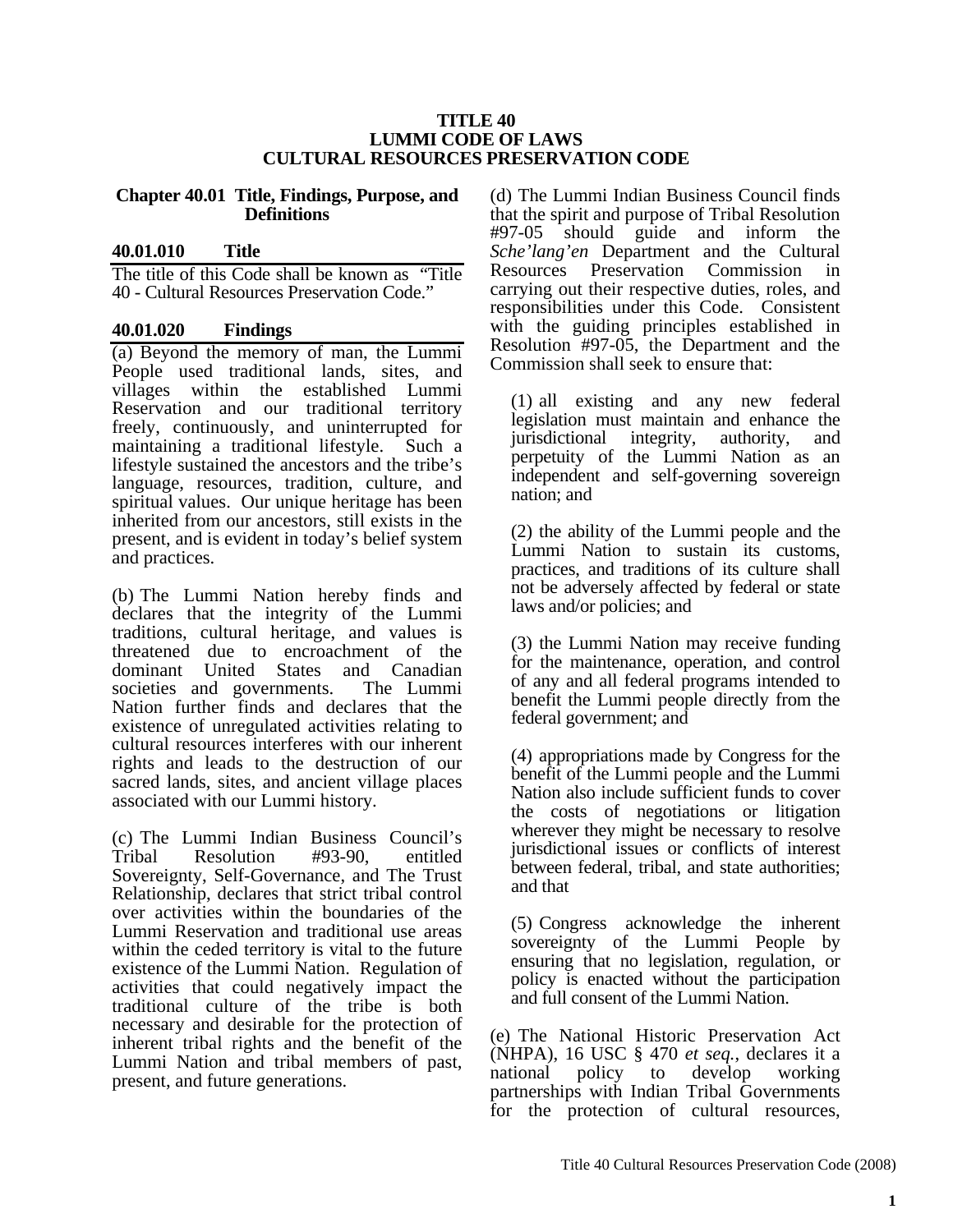providing a mechanism by which Tribal Governments may carry out the provisions of that Act, including the power to nominate sites to the National Register of Historic Places. The Lummi Nation finds that effective tribal procedures must be established to carry out these activities.

### **40.01.030 Purpose**

(a) As a sovereign entity, the Lummi Nation desires to manage the Nation's cultural resources in a spirit of stewardship. The purpose of this Code is to provide a framework to ensure that Lummi Nation cultural resources are preserved and protected through well-informed decisions that involve sound decision-making principles.

(b) It shall be the policy of the Lummi Nation to:

(1) Preserve and manage cultural resources in ways that contribute to meeting the social, environmental, spiritual, economic and other needs of present and future generations.

(2) Provide leadership and technical assistance in the preservation, protection, and conservation of cultural resources by developing a culturally appropriate cultural resources management program, by sponsoring educational programs for the general public and training programs for tribal members and employees, and by consulting and cooperating with other governmental agencies.

(3) Administer cultural resources within the jurisdiction or control of the Lummi Nation and on lands within the traditional territory of the Nation in a spirit of stewardship and for the inspiration of present and future generations.

(c) The Mission Statement of the Lummi Indian Business Council declares that "Our Purpose shall be to serve, meet, and protect the spiritual, economic, social, cultural, educational, physical, and environmental needs and values of our people." For purposes of this Cultural Resources Preservation Code, the Mission Statement means that

*Our Culture is: "Our way of Life." Our beliefs, spirituality, language, how we are trained, what we eat, how we live, everyday activities, attitudes toward each other, our togetherness, our system of education, our values passed down in legends, story telling and our respect for the deceased, are in part, what we call our "Sche'lang'en."* 

*Cultural Practice is: An intangible aspect of our Sche'lang'en which is especially valued by our people. Although intangible by nature, cultural practices may be associated with, or dependent upon, cultural resources. They include language, and oral traditions, ideology, family life, subsistence techniques, graphic arts, handicrafts, music and dance, among others.* 

*Cultural Resource Management is: The range of activities aimed at understanding, preserving, and providing for the enjoyment of cultural properties. This means the Lummi Nation is the administrator, caretaker, and protector of these properties and resources. This includes research, planning for actions affecting them and the stewardship of those resources.*

*Traditional Cultural Property is: A property associated with Xwlemi or other First Nation people's cultural practices, customs, beliefs that are rooted in our collective history and is important in maintaining our unique traditional and cultural identity. These are inherent properties passed down from time immemorial by ancestors. We learn from our ancestors that these properties were given to us by Si'lh Si'am or Xa'alhs (The Creator/the Changer) for our use and protection. These properties are to be passed on to our future generations.*

# **40.01.040 Definitions**

*"Adverse Effect"* means a reasonable likelihood of more than moderate adverse consequences for cultural resources in any given site or area. This determination is based on (1) the context of a proposed action or development; (2) the intensity of a proposed action, including the magnitude and duration of an impact and the likelihood of its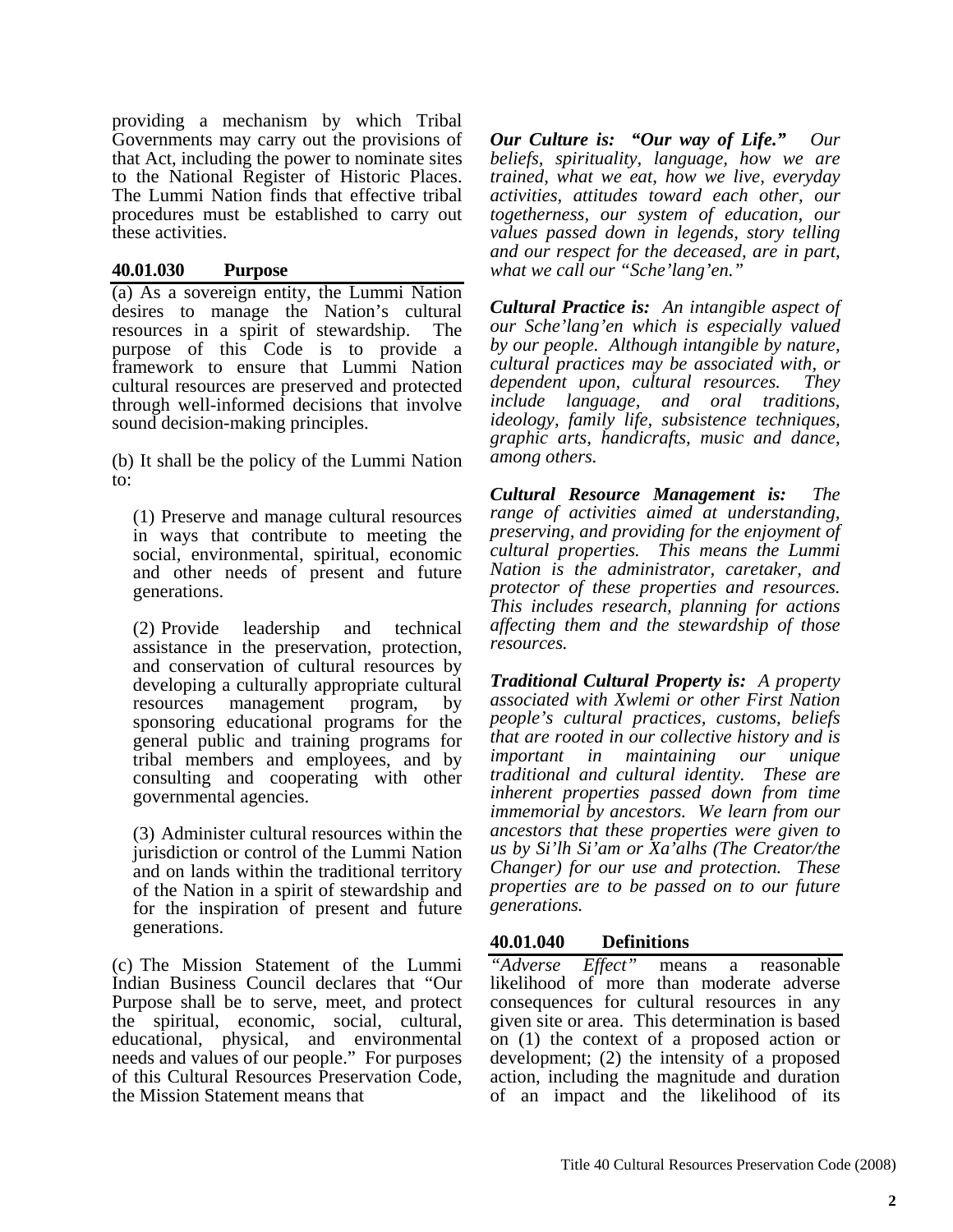occurrence; (3) the relationship between a proposed action and other similar actions which are individually insignificant but which may have cumulatively significant impacts; and (4) proven mitigation measures which the proponent of an action will implement as part of the proposal to reduce otherwise significant effects to an insignificant level.

*"Ancestral Human Remains"* or *"Human Remains"* means the physical remains, articulated or unarticulated bones, bone fragments, associated artifacts, and the surrounding soil matrix where decomposition has occurred of any deceased human individual(s) that are reasonably believed to be Native American, or any deceased human individual(s) of historic or prehistoric origin that is known, or has been identified through available evidence, as Native American.

*"Archaeological Resource"* means any material remains of human life or activities which are at least 100 years of age, and which are of archaeological value.

*"Burial Site or Area"* means any natural or prepared physical location, whether originally below, on, or above the surface of the earth, into which, as a part of the death rite or ceremony, an individual or individual's human remains are deposited. All burial sites are sacred sites and defined as Protected Sites or funerary objects, and are protected as part of the original cultural integrity of the burial.

*"Chi'lang'elh"* is the Lummi language word that enfolds inherent knowledge and traditional rights of family groups' or individual's history, traditions, customs or practices, sites, areas, and spiritual and cultural properties or their significant meaning, that connects or separates groups or individuals from others.

*"Commission"* means the Cultural Resources Preservation Commission.

*"Consultation"* means formal, direct, face-toface contact with the Tribal Chairman or his or her designee by any governmental agency or private entity. Such consultation shall be for the specific purpose of seeking Tribal participation related to affected cultural resources as required by Federal and State statutes.

*"Council"* means the Lummi Indian Business Council.

*"Cultural Commission"* means the Cultural Resources Preservation Commission that is comprised of representatives appointed by the Lummi Indian Business Council.

*"Cultural Resources"* in the traditional view of Lummi includes, but is not limited to, four major category types: language, including traditional named places and Oral History or Tradition; traditional cultural properties; historic sites; and archaeological resources. "*Cultural Resources"* also means any material remains of past, present, or future human life or activities which are of historic significance, and/or cultural or archaeological interest. Such material includes, but is not be limited to: pottery, basketry, weapons, weapon projectiles, tools, structures or portions of structures, pit houses, rock paintings, rock carvings, intaglios, talus slide depressions, cairns, sea caves, inland caves, graves, human skeletal remains, or any portion or piece thereof, whether or not found in a cultural resource context.

*"Cultural Resources Management System"* means the comprehensive system for the identification, protection, and preservation of Lummi cultural resources developed by the *Sche'lang'en* Department and approved by the Cultural Resources Preservation Commission and/or the Lummi Indian Business Council; the Cultural Resources Management System shall be based on principles of baseline information and history and shall include, at a minimum, this Code, the Lummi Cultural Resources Preservation Plan, the Cultural Rights and Resources Checklist, the Lummi Cultural Resources Register, and regulations, policies, and procedures approved and adopted by the Commission.

*"Cultural Rights and Resources Checklist"* means the checklist of information prepared prior to review and decision-making regarding tribal cultural resources.

*"Cultural Site"* means a geographic locality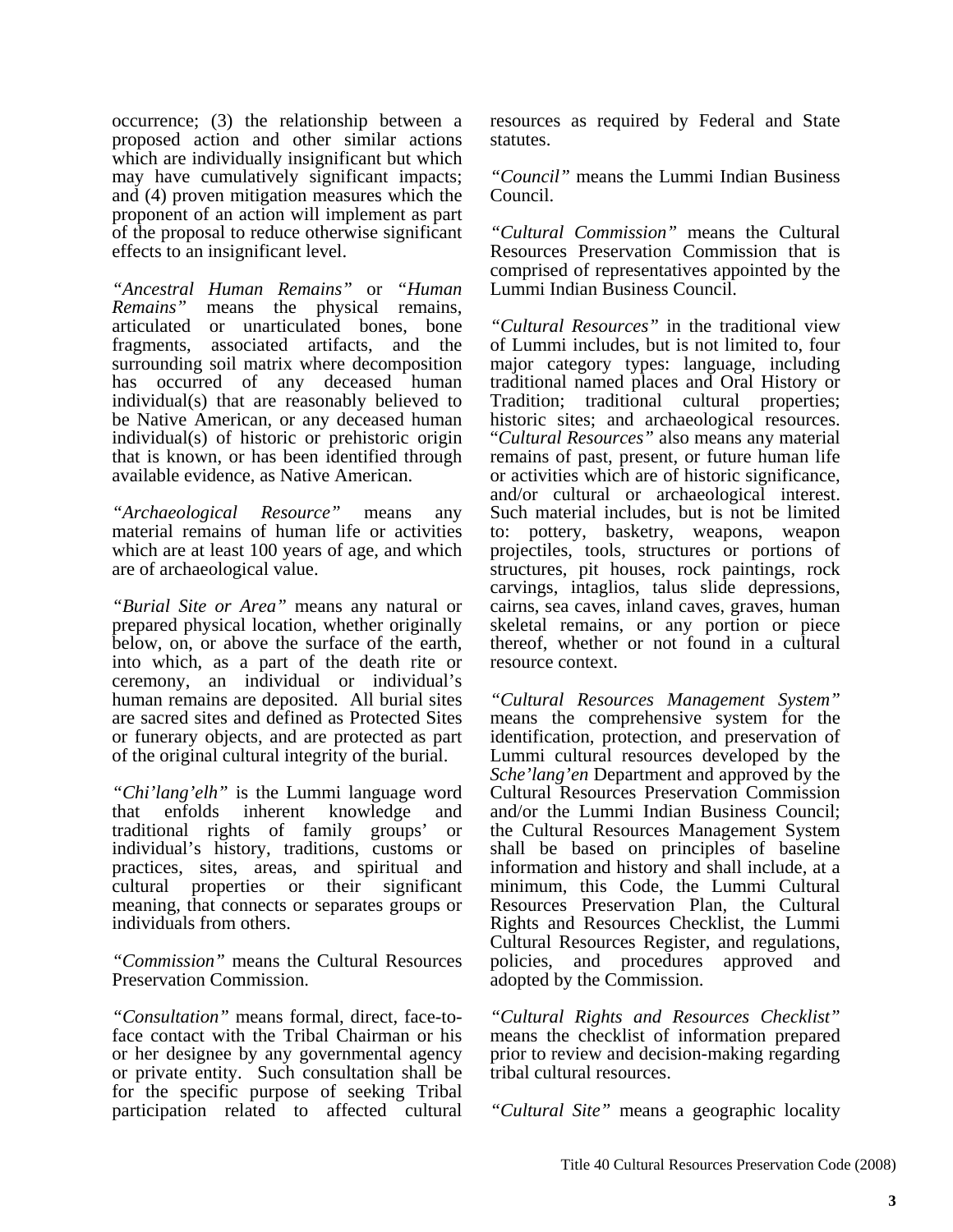containing tribal cultural resource properties and archaeological resources, including but not limited to, submerged and submersible lands and the bed of the sea within the jurisdiction of the Lummi Nation which includes the Lummi Reservation and ceded territory or lands in which the Lummi People have an historic interest.

*"Department"* means the Lummi *Sche'lang'en* Department. When established, this will also be called the Lummi Tribal Historic Preservation Office (THPO).

*"Director"* means the Director of the *Sche'lang'en* Department.

*"District"* means a geographically definable area, urban or rural, possessing a significant concentration, linkage, or continuity of sites, buildings, structures, or objects united by past events or aesthetically by plan or physical development. A district may also comprise individual elements separated geographically, but linked by association or history.

*"Effect"* means any condition or Undertaking that causes, or may cause, any change, beneficial or adverse, in the quality of historical, architectural, cultural resources, or archaeological characteristics that qualify the property to meet the criteria of the Lummi Cultural Resource Register or the National Register of Historic Places. An Effect occurs when an Undertaking changes the integrity of location, design, setting, materials, workmanship, feeling, or association of the property that contributes to its significance in accordance with the Lummi Cultural Resource Register or the National Register criteria.

An Effect may be direct or indirect. Direct effects are caused by the Undertaking and occur at the same time and place as the Undertaking. Indirect effects are also caused by the Undertaking, but occur later in time and are still reasonably foreseeable. Such effects may include changes in patterns of land use, population density or growth rate that may have an effect on properties of historical, architectural, archaeological, traditional, cultural, or aboriginal significance.

*"Historic Property"* means any prehistoric or

historic district, site, building, structure or object significant in tribal language or oral history, architecture, archaeology, culture or religion. This term includes all artifacts, records, remains, and reburial sites designated by the Lummi Nation or recommended for designation by the Cultural Resources Preservation Commission.

*"Indian"* means a member of the Lummi Nation or any other person of Indian blood who is a member of a federally recognized Indian tribe or any other person on the Reservation who is recognized by the community as an Indian, including Canadian Indian or an Alaska Native.

*"Lands and Waters in which the Lummi People have a historic interest"* means all lands, waterways, or water passages for travel, hunting, fishing, and gathering historically or traditionally used by the Lummi People.

*"Lummi Cultural Resources Preservation Plan"* means the Reservation-wide Plan, approved by the Lummi Indian Business Council, that establishes the present status and future projections for the Nation's cultural resources preservation program.

*"Lummi Cultural Resources Register and/or Cultural Inventory Checklist of Tribal Cultural Resources, Historic and Archaeological Properties"* means the tribal register of districts, sites, buildings, structures, and objects significant in tribal history, architecture, archaeology or culture as determined by the Cultural Resources Preservation Commission and identified by the Lummi *Sche'lang'en* Department.

*"Lummi Indian Business Council"* or *"LIBC"* means the governing body of the Lummi Nation as established in the Lummi Constitution.

*"Lummi Landmarks or Landforms"* means those cultural properties that are of significance to the entire Lummi Nation.

*"Mitigation"* means the use of any or all of the following actions: (1) Avoiding the impact altogether; (2) Minimizing impacts by limiting the degree or magnitude of the action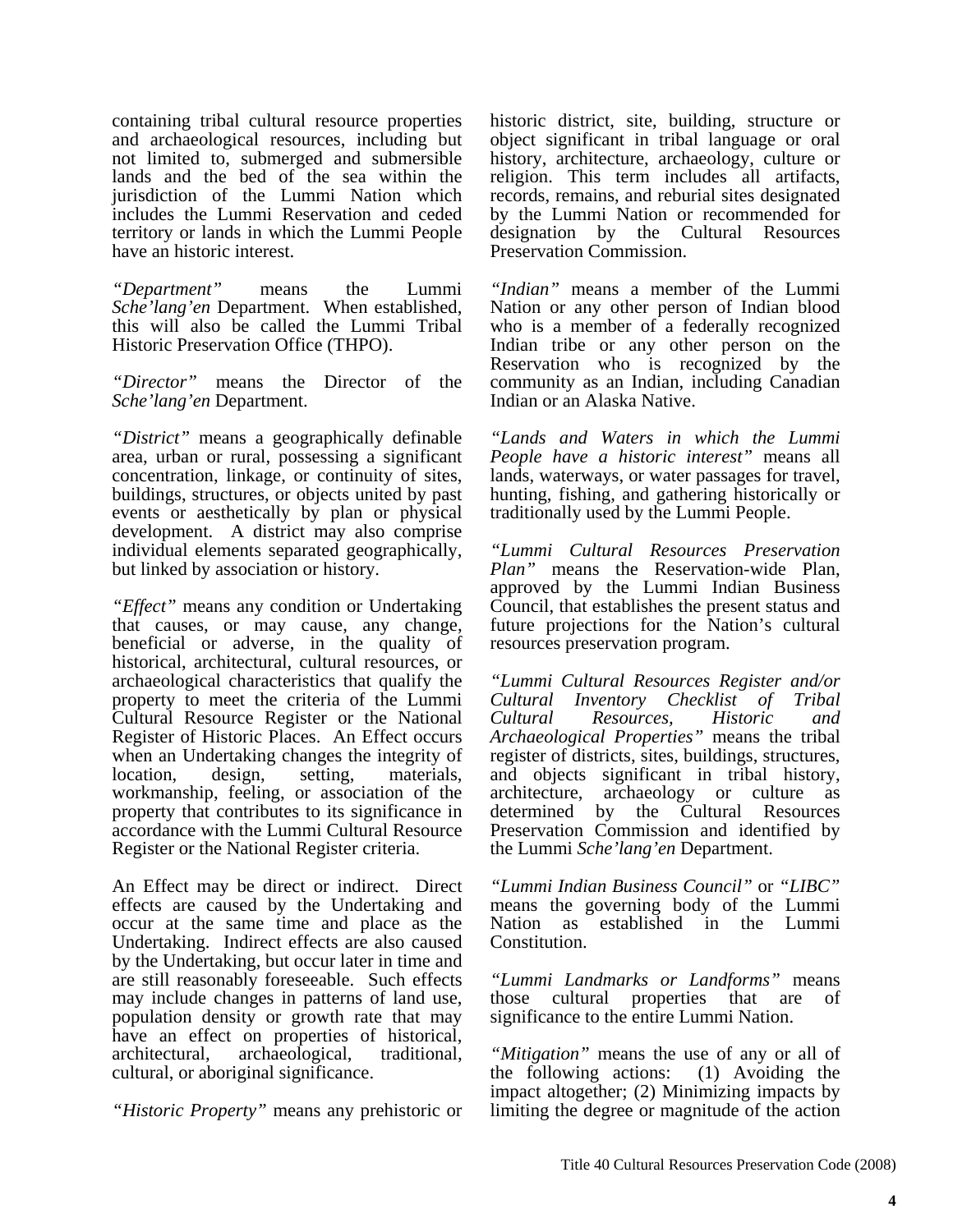and its implementation; (3) Rectifying the impact by repairing, rehabilitating, or restoring the affected cultural resources and or environment; or (4) reducing or eliminating the impact over time by preservation and maintenance operations during the life of the action.

*"Museum Collections"* means any private, local, state, or federal agency, including institutions of higher education, which has control or possession of Tribal cultural resources.

*"NAGPRA"* means the Native American Graves Protection and Repatriation Act of 1990, PL 101-601 (25 U.S.C. 3001-3013).

*"NHPA"* means the National Historic Preservation Act of 1966,16 USC § 470 *et seq.* 

"*National Register"* means the National Register of Historic Places.

*"Natural Resource"* means a material source of wealth occurring in a natural state, such as floral, faunal, mineral, or elemental resources.

*"Oral History or Tradition"* is a basic form of communication that embraces our ancient language as given by our creator to our people and shall be treated with respect. Our ancient language is the foundation of our cultural and spiritual heritage without which we could not exist in a manner that the *Xa'al's* intended. From time immemorial, we have used this language to encompass our collective history, traditions, culture, values, beliefs, and spirituality; this is used within our ancient customs and practices. Thus, our *Xwlemi Chosen* is the transmission of Lummi culture and values, and continues to exist through ongoing usage.

*"Person"* means an individual, corporation, partnership, trust, institution, association, or any other private entity, or any officer, employee, agent, department, or instrumentality of the United States, or of any Indian tribe, or of any State or political subdivision thereof.

*"Plan"* means the Lummi Cultural Resources

Preservation Plan.

*"Protected Site"* means the act or process of applied measures designed to defend or guard a property or site from deterioration, loss or attack, to cover or shield the property from danger or injury. In the case of buildings and structures, such treatment is generally of a temporary nature and anticipates future historic preservation treatment; in the case of cultural resource or archaeological sites, the protective measure may be temporary or permanent.

*"Reservation"* means all lands within the exterior boundaries of the Lummi Indian Reservation of Washington as defined by the Point Elliott Treaty of 1855.

"*Sche'lang'en"* means, in the Lummi Language, "way of life" and is more fully described in the Purpose section of this Code at 40.01.030 (c). *Tse Xhales onges-tle tse tengexw I meqw stang tl'e tse Lhq'atemish, Xwlemi Elhtelnexw. Tse Lummi Indian Business Council silki's tl'e ekwist tse schelangen.* Translates: The Creator gave the land, territory to the first peoples, Lummi people. The Lummi Indian Business Council want to teach the *Sche'lang'en*.

"*Sche'lang'en Director"* means the Director of the *Sche'lang'en* Department and the lead staff member on tribal preservation efforts and undertakings of the Lummi Nation.

*"Set-aside"* means a process that enables the tribe to preserve cultural resources or properties that sustain the traditional tribal cultural significance within a historical setting. Such settings enhance the unique heritage and life-ways of past, present, and future generations of the Lummi people.

*"Traditional Cultural Property" or "TCP"*  means a building, structure, site, object, or district eligible for inclusion in the National Register of Historic Places because of its association with the cultural practices or beliefs of a living community, rooted in that community's history, and important in maintaining the continuing traditional cultural identity of the community.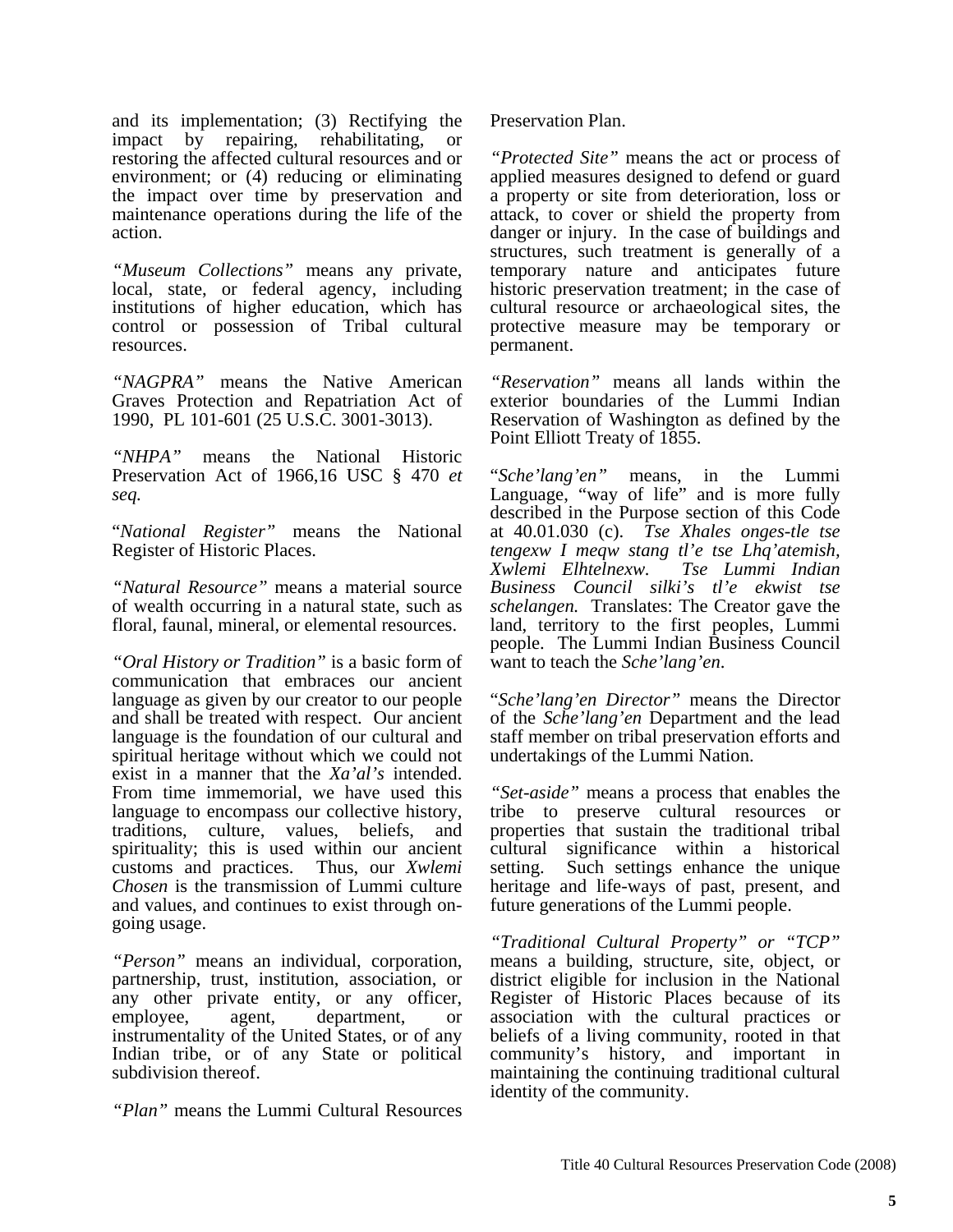"*Tribal Historic Preservation Office" or "THPO"* means the Department and/or Function that is or within the *Sche'lang'en*  Department.

*"Undertaking"* means any project, activity, program, development, or change in land use that can result in changes in the character or use of a cultural resource, if any such cultural resources(s) is located in the area of potential effects. For federal undertakings, the project, activity or program must be under the direct or indirect jurisdiction of a federal agency or licensed or assisted by a federal agency. Undertakings include new and continuing projects, activities, or programs and any of their elements.

*"Working Days"* means Lummi Indian Business Council (LIBC) working days*.* 

*"Xa'al's"* means The Creator/the Changer.

*"Xwlemi"* means Lummi and/or the Lummi People.

*"Xwlemi Chosen"* means Lummi language.

### **Chapter 40.02** *Sche'lang'en* **Department**

### **40.02.010 Establishment and Authority of Department**

(a) The Lummi *Sche'lang'en* Department is hereby created and shall be the agency responsible for the protection, preservation, and conservation of cultural resources; for cultural resources management planning; and for performing the functions of a Tribal Historic Preservation Office (THPO) for the Lummi Nation.

(b) The Department shall prepare a comprehensive Reservation-wide Lummi Cultural Resources Preservation Plan which shall consist of a report or series of reports on Lummi cultural resources and the historic preservation program. These reports shall describe, analyze, and establish the present status and future projections of the status and future projections of the preservation program. The Plan shall include an explanation of the philosophy or rationale behind the program components of the plan, the status of each component, an evaluation of the effect of each component, and projected future plans for each component. The Plan shall be reviewed and approved by the Commission prior to submission to the Lummi Indian Business Council for final approval and implementation.

(c) The Department shall prepare an annual budget for the Department and the Commission which shall be reviewed and approved by the Commission prior to submission to the Lummi Indian Business Council pursuant to and consistent with the Council's budgeting processes.

(d) The Department shall advise the Lummi Indian Business Council and its Divisions, Departments, Programs, Agencies, and Authorities regarding cultural resources preservation and achieving the goals of this Code.

(e) The Department shall ensure that clear roles and responsibilities are developed within the Lummi Nation to monitor any activities that might affect cultural resources as more land is developed and more economic activity takes place on the Reservation.

(f) The Department shall ensure that the Cultural Resource Management System and the Cultural Rights and Resources Checklist are utilized in making decisions regarding all land use activities in the areas over which the Lummi Nation has authority and interest, including all lands within the exterior boundaries of the Lummi Reservation and within the Nation's traditional territory, concerning all cultural resources and other significant properties.

(g) The Department shall be the designated Lummi Nation agency to develop and administer the Cultural Resources Permit System as established in Section 40.05 of this Code.

(h) The Department shall be the designated Lummi Nation Tribal Historic Preservation Office (THPO) and the Department Director shall be the Tribal Historic Preservation Officer authorized to inform other tribal, federal, state, and local governments and private organizations and individuals on matters pertaining to cultural resources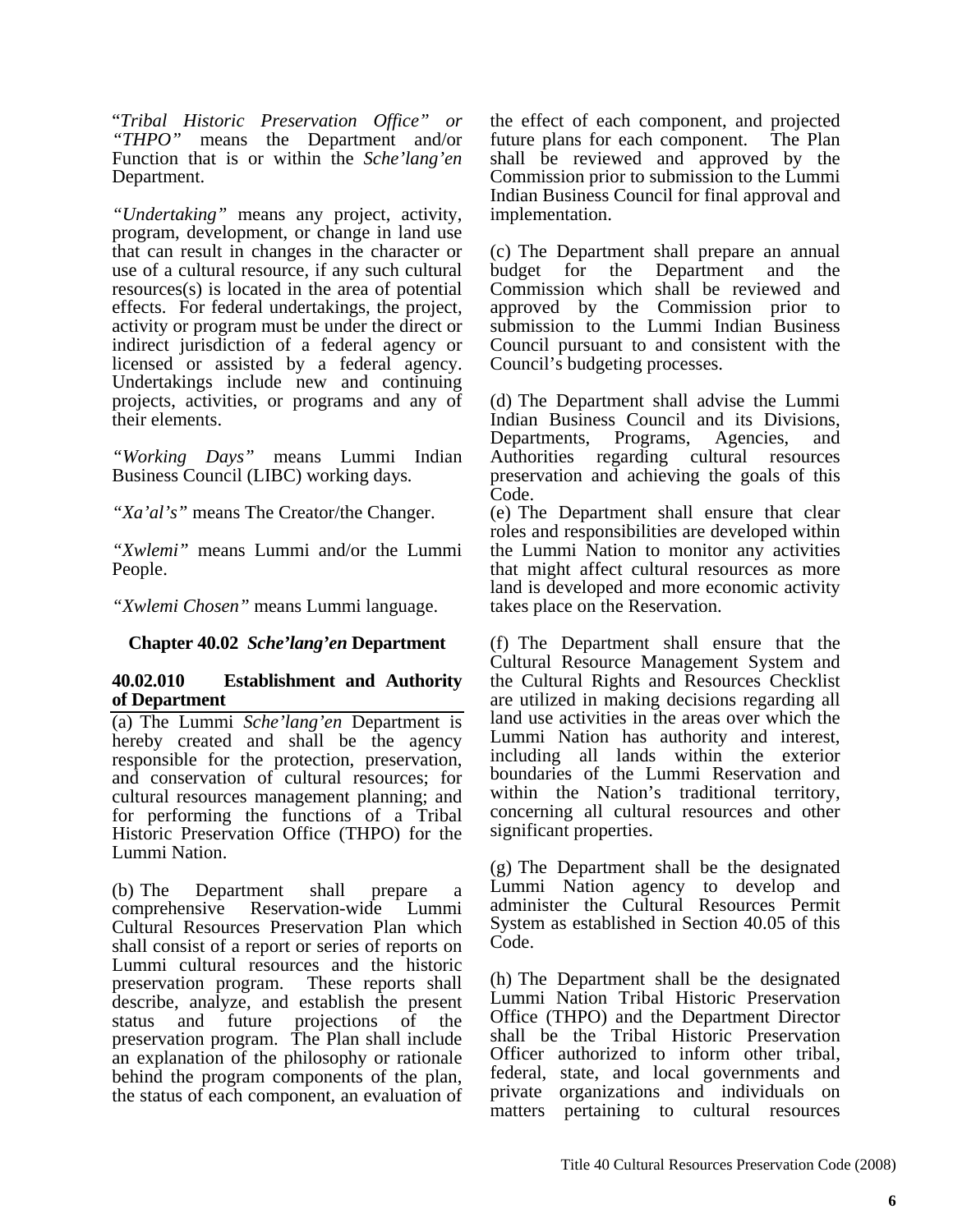preservation to achieve the goals of this Code on the Lummi Reservation and within the Nation's traditional territory. The Department shall prepare and submit to the Secretary of the Interior a plan describing the functions that the Department, as the THPO, proposes to assume for the purposes of the Section 106 process of the National Historic Preservation Act. 16 U.S.C. 470.

(i) The Department shall conduct such other activities as are authorized and in accordance with the Department's approved Cultural Resources Management System.

### **40.02.020 Cultural Rights and Resources Checklist Policy**

The Cultural Rights and Resources Checklist Policy is set forth to address administrative assessment of projects by the Lummi Nation that require permits, consultation, review, comment, and/or recommendations regarding activities that may affect Cultural Resources and preservation efforts to protect such Cultural Resources. All tribal reviews shall be based upon a Cultural Rights and Resources Checklist which shall include the following information:

- 1. Project Name.
- 2. Area, site or location of project identified by Township, Section, and Range.
- 3. Funding Source(s) identified to allow staff to determine the regulatory requirements or compliance procedures required.
- 4. Whether the area, site, or location of a project is listed or eligible to be listed on the Lummi Cultural Resource Register and/or the National Register of Historic Places.
- 5. Listing of Tribal, federal, state or local permits or licenses and applications.
- 6. A Project Scope that indicates potential Adverse Effects on cultural resources or properties.
- 7. Description of proposed mitigation efforts identified with compliance standards and regulatory or procedural requirements for cultural conservation.
- 8. Whether the Project is to be on or off of the reservation.
- 9. Acknowledgement of Consultation Process with the Lummi Nation.

10. Agreement to comply with the Lummi Cultural Resources Preservation Code and the regulations, policies, and procedures of the Lummi Cultural Resources Management System.

The information required by the Cultural Rights and Resources Checklist Policy collectively ensures that the tribal review process in conjunction with tribal preservation standards and efforts are given due notice, review, and consideration. This policy can be changed or modified based upon periodic review and recommendation by the Department and approval by the Lummi Cultural Resources Preservation Commission, providing that such changes do not conflict with or change the intent of this Code.

### **40.02.030 Nominations to Lummi Cultural Resource Register**

(a) The *Sche'lang'en* Department is authorized to nominate to the Cultural Commission all sites, buildings, districts, and objects within the Lummi Indian Reservation that qualify for listing on the Lummi Cultural Resource Register.

(b) The *Sche'lang'en* Department shall:

(1) Conduct a comprehensive survey of all historical and cultural resource properties on the Reservation.

(2) Compile an inventory, including basic information about the location and history of each such property.

(3) Complete a Cultural Rights and Resources Checklist to ensure proper evaluation of properties having tribal cultural resources or significance and any potential historical, architectural, archaeological, anthropological, religious, or traditional cultural significance.

(c) Based on evaluation of the information described in the Cultural Rights and Resources Checklist, each surveyed property will be assigned a category of significance according to the Lummi *Sche'lang'en* Classification System developed by the Department. The Department will make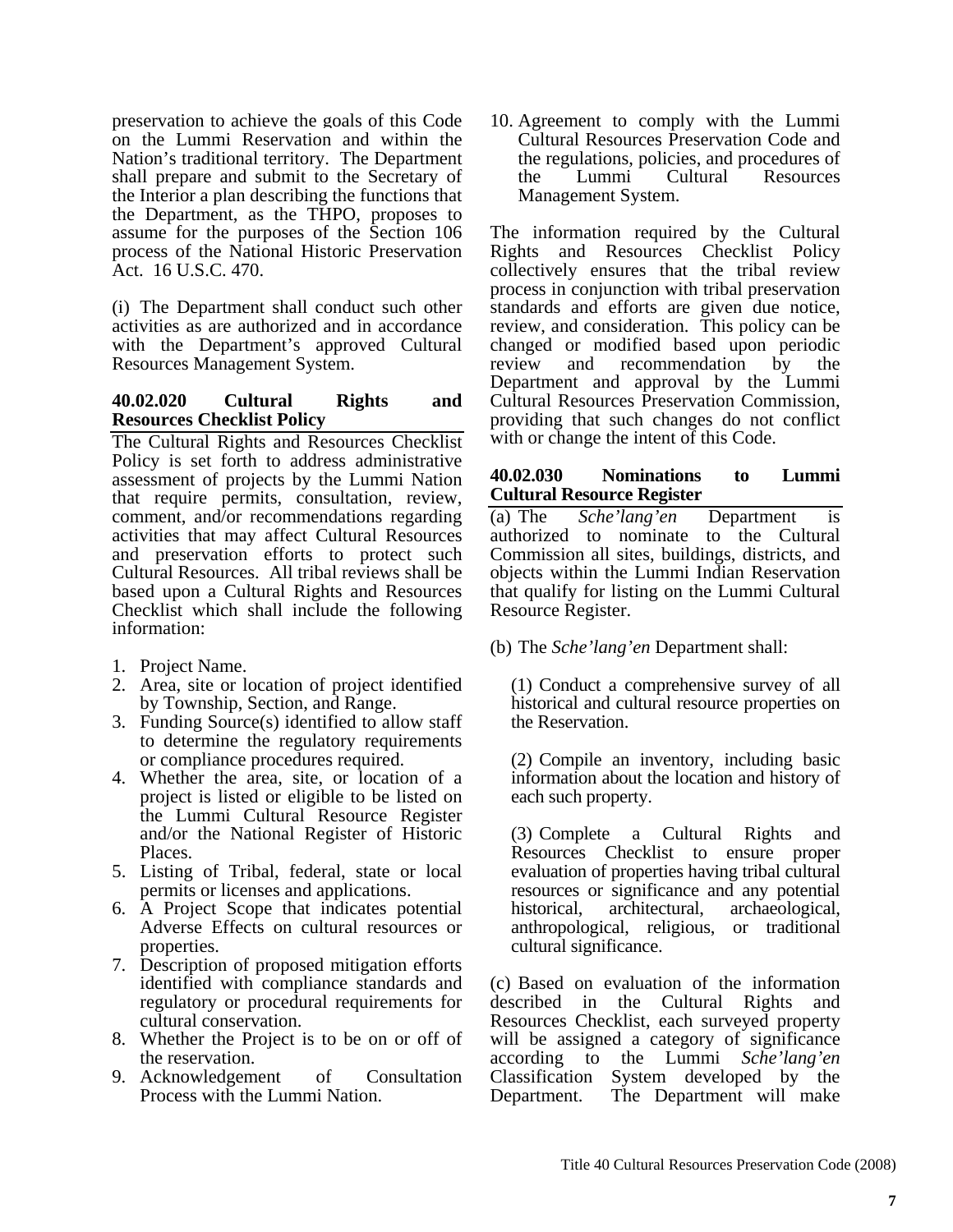appropriate recommendations to modify or limit actions affecting a cultural and/or historic property according to its category of significance.

### **40.02.040 Nominations to the National Register of Historic Places**

The *Sche'lang'en* Department shall prepare nomination forms for those properties that appear to be eligible for placement on the National Register of Historic Places and present them to the Commission for review and recommendation to the Lummi Indian Business Council for approval.

### **40.02.050 Assistance to the LIBC and the Commission**

The *Sche'lang'en* Department shall assist the Lummi Indian Business Council and the Commission with the conservation of cultural resources and with other matters within the scope of their duties.

### **40.02.060 Records Management and Retention**

(a) The *Sche'lang'en* Department shall initiate measures to ensure, at a minimum, that when a property listed on the Lummi Cultural Resource Register is to be substantially altered or affected, timely steps are taken to preserve all original records in the Lummi Nation Archives, including measured drawings, photographs and maps of the property, and that a copy of such records will be deposited in the Lummi *Sche'lang'en* Department for future use and reference.

(b) The Lummi *Sche'lang'en* Department, in coordination with the Lummi Records & Archives Department, exists to serve the needs of the *Xwlemi* people by protecting and preserving unique information of tribal, cultural, and historic significance to ensure that future generations will be able to learn about their own history, family, and culture in a secure and sensitive environment. These tribal Departments are designated to fulfill the needs of the *Xwlemi* community above all other individuals, groups, institutions or organizations. These Departments are designated joint responsibility to develop and implement Lummi Nation Policy & Procedures for Access to Archival Information consistent with general policies and guidelines adopted by the Lummi Indian Business Council.

(c) The primary authority for managing these cultural resource records, excluding those duties involving the general maintenance of the Archives and Museum facility, lies with the designated Lummi staff members who have exhibited or possess the ability to protect and conserve the Lummi Nation's cultural resources.

(d) The Cultural Resources Preservation Commission shall appoint a staff member from the Lummi Records & Archives Department to review and facilitate the management of these cultural resource records in the Archival and Museum collections on an administrative level.

(e) When no such Lummi appointee is in active employment in the Records & Archives Department, administrative authority and responsibility for the cultural resource records shall be performed by the *Sche'lang'en*  Department (or THPO) Director and/or the Lummi Language Director or by a volunteer adhoc committee comprised of three to five Cultural Resources Preservation Commission members.

# **40.02.070 Tribally Owned Properties**

The *Sche'lang'en* Department shall initiate measures and procedures to provide for the maintenance, preservation, rehabilitation, or restoration of tribally owned and registered sites at the professional standard prescribed by the Director of the Department.

### **40.02.080 Transfer of Property on the Lummi Cultural Resource Register**

The *Sche'lang'en* Department shall cooperate with purchasers and transferees of any property listed on the Lummi Cultural Resource Register in the development of viable plans to use such property in a manner compatible with preservation undertakings.

# **40.02.090 Promotion of Preservation Efforts**

The *Sche'lang'en* Department is authorized to take the following actions for the purpose of promoting cultural resources and historic preservation efforts: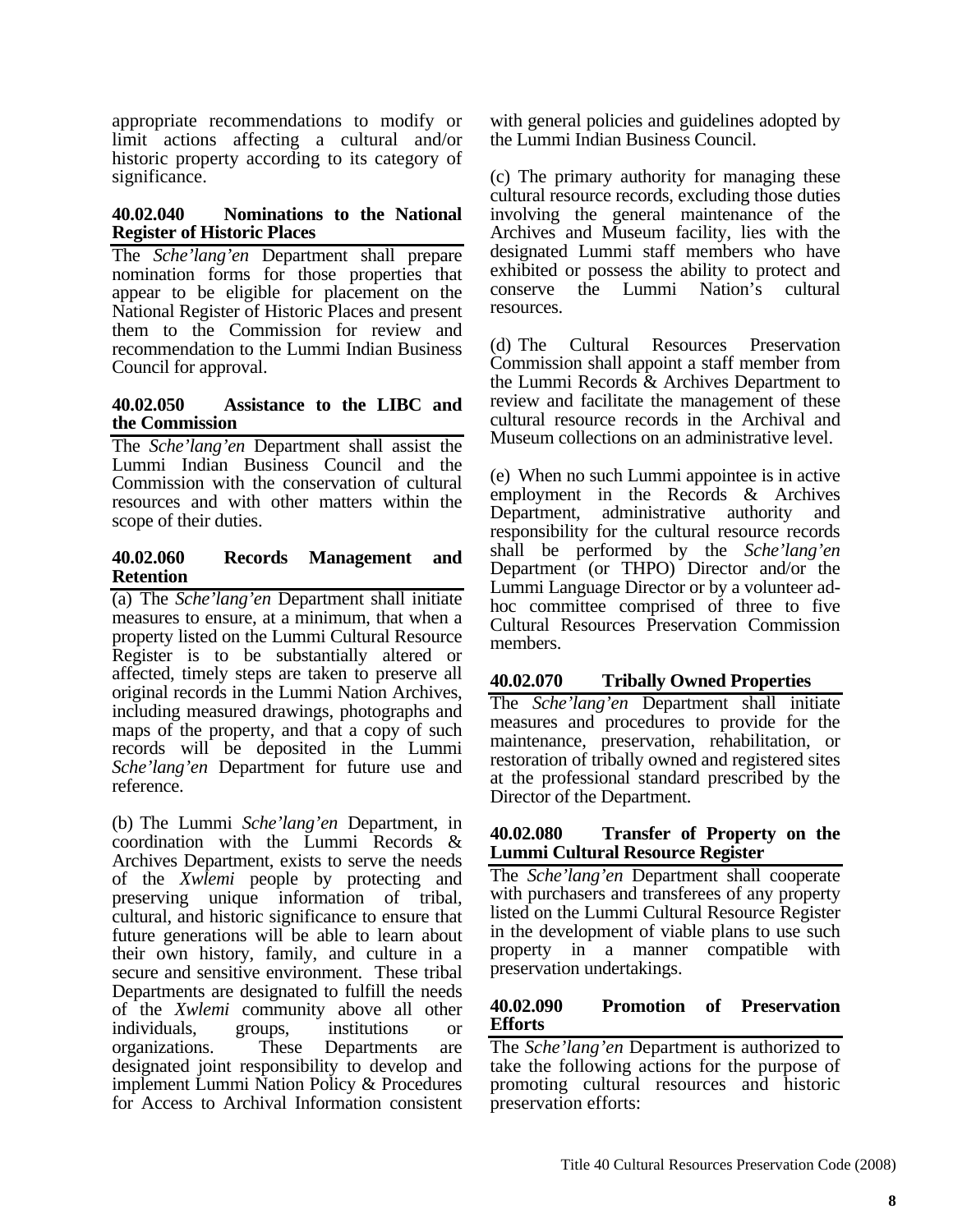(a) Develop and make available to tribal agencies information and advice concerning professional methods and techniques for identifying, preserving, stabilizing, improving, restoring and maintaining cultural resource sites and historic properties;

(b) Advise tribal agencies in the evaluation, identification, preservation, stabilization, improvement, restoration, and maintenance of historic and cultural resource properties;

(c) Encourage, in cooperation with the Cultural Commission, public interest and participation in cultural resource management/archaeology, and historic preservation;

(d) Conduct studies in various areas such as the adequacy of the Lummi Tribal laws and federal, state and local laws pertaining to tribal cultural resources and archaeological and historic preservation activities;

(e) Encourage training and education in the field of tribal cultural resource management and archaeological and historic preservation as outlined within this Code and other federal, state and local cultural resources preservation laws;

(f) Prepare and submit to the Secretary of the Interior a plan describing the functions that the Department, as the THPO, proposes to assume with respect to the tribal lands as provided in the National Historic Preservation Act. 16 U.S.C. 470a(d)(2);

(g) Prepare and maintain a current listing of archaeologists, anthropologists, historians, and other relevant professionals approved to perform services related to cultural resources and historic preservation efforts and activities within the Lummi Reservation and within the Lummi Nation's traditional territory; and

(h) Employ professional and support staff as employees and/or independent contractors, within the limits of the Department's approved budget, to fulfill the purposes of this Code and provide the services the Department is designated to perform.

### **40.02.100 Establishment of Agreements, Funding, and Contract Services**

The *Sche'lang'en* Department, in consultation with the Commission, is authorized to review and make recommendations regarding proposed agreements, funding, service, and hiring contracts as follows:

(a) Agreements. The Department shall initiate, review, and recommend for approval or disapproval to the Lummi Indian Business Council any formal written agreements or memoranda of understanding with governmental entities and private parties concerning tribal and other cultural resources preservation undertakings and projects. The recommendation shall include a description of the review procedures followed by the Department and whether the terms of the proposed agreement are consistent with the purposes and requirements of this Code and any applicable federal historic preservation law.

(b) Legislative Funding Contract(s). The Department shall initiate, review, and/or recommend for approval to the Lummi Indian Business Council the application for or acceptance of any federal, tribal, state, or local grant/contract or other funding source that promotes cultural resources preservation undertakings, projects, and activities.

(c) Public Agency or Private Sector Contract Services. The Department may solicit and enter into contracts with governmental entities and/or private parties to conduct activities and provide services solely for the purposes of cultural resources or historic preservation. Funds generated from such contracts shall be deposited to the Lummi Historic Preservation Revolving Account for disbursement in accordance with Lummi Nation budgetary policies.

(d) The *Sche'lang'en* Department may initiate and recommend the following for Lummi Indian Business Council approval:

(1) Creation of a not-for-profit  $(501)(c)(3)$ status entity to receive tax-exempt contributions, donations, grants, and volunteer services and goods for cultural resources preservation purposes;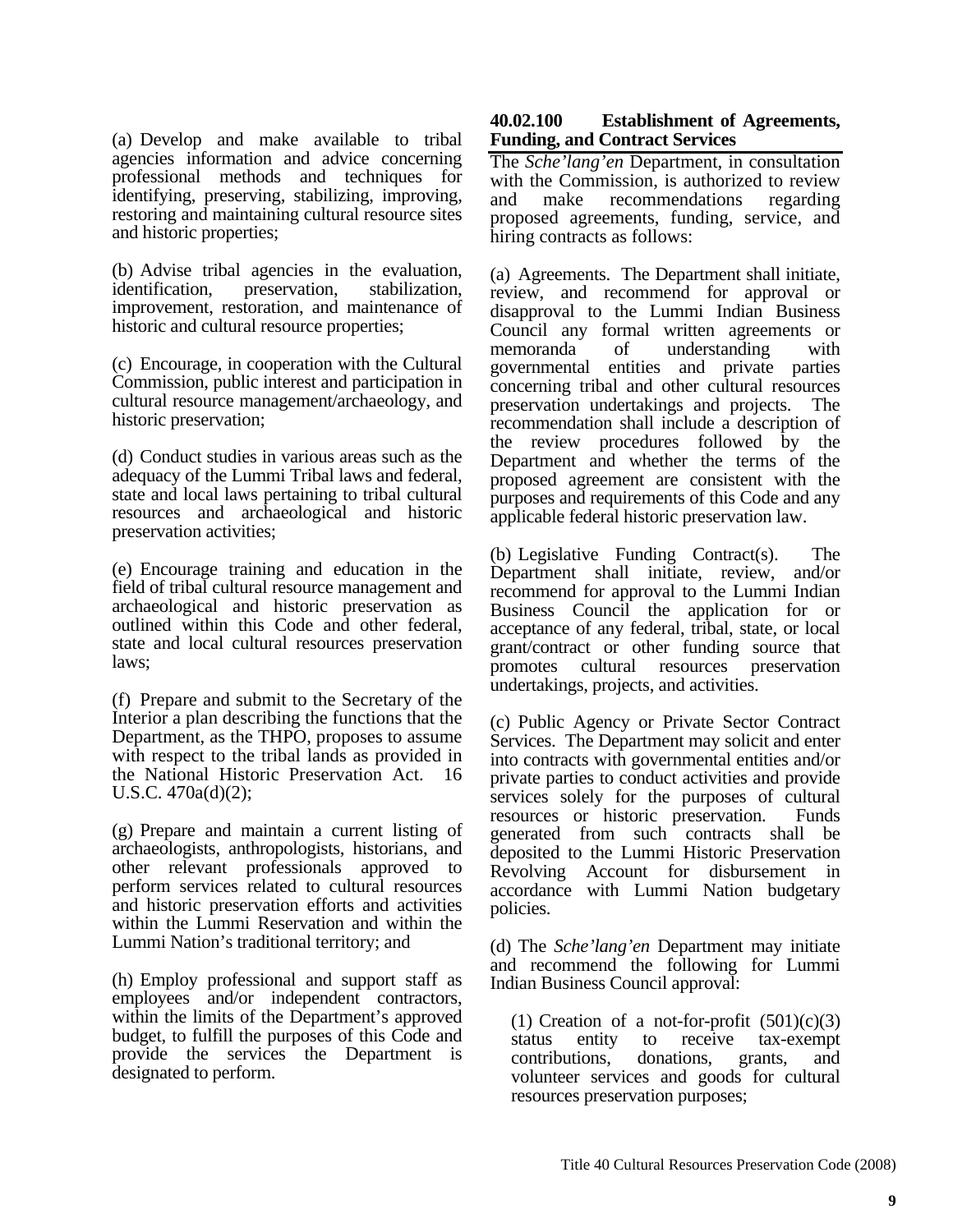(2) Department utilization of Lummi Tribal Tax-exempt status;

(3) Investment, consistent with LIBC investment policies, of civil judgment or settlement awards or other assessments or awards made by court or administrative bodies to benefit tribal cultural resources preservation;

(4) Hiring of a cultural attorney to provide legal services related to tribal cultural resources preservation; and

(5) Hiring of Tribal Elders/Eminent Persons to provide guidance and expertise on tribal cultural resources preservation matters. The approval of the LIBC shall not be required for the hiring of Tribal Elders/Eminent Persons if such hiring has been approved by the Lummi Cultural Resources Preservation Commission.

# **40.02.110 Annual Report**

The *Sche'lang'en* Department, in consultation with the Commission, shall annually submit a comprehensive report of its activities and the results of its studies to the Lummi Indian Business Council. Such reports shall include a summary of actions undertaken by the Department and the Commission in reviewing proposed undertakings, applications for permits, and in reviewing nominations for the Lummi Cultural Resource Register and the National Register of Historic Places. The Department shall submit such additional and special reports as the Department and the Commission deem advisable.

### **Chapter 40.03 Cultural Resources Preservation Commission**

### **40.03.010 Establishment of Cultural Resources Preservation Commission**

The Cultural Resources Preservation Commission (formerly known as the Lummi Cultural Resources Protection Committee) is hereby established and shall consist of not less than eighteen (18) members appointed by the Lummi Indian Business Council. Included in the membership shall be the *Sche'lang'en* Department Director and other enrolled tribal

members nominated by the Commission to the LIBC.

(a) The Commission shall select from among its members a facilitator and any other positions deemed necessary to assist the Commission in performing its duties.

(b) A vacancy on the Commission shall not affect its powers. Seven (7) members of the Commission shall constitute a quorum.

(c) Meetings of the Commission shall be held at regular monthly intervals as established by the Commission. Emergency meetings may be held upon twelve (12) hours actual notice, and business may be transacted provided that no less than a majority of the full Commission concurs in the proposed action.

(d) Each member of the Commission shall take the following oath before beginning his/her duties:

*"I promise to faithfully execute all provisions of the Lummi Cultural Resources Preservation Code, Title 40 of the Lummi Code of Laws, which Protects Burial Sites, Graves, Cultural Resource Sites, and Traditional & Contemporary Historical Sites, places, and areas and any regulations promulgated in furtherance thereof, and to be bound by the Lummi Nation Code of Laws, the jurisdiction of the Tribal Court and the Constitution and by-laws of the Lummi Nation and to otherwise faithfully perform my duties as outlined by the Law. I vow to faithfully protect and execute the traditional laws, customary and traditional culture of the Lummi People, as inherited through the governance and gifts of Xa'als."* 

(e) After approval of this Code, members of the Commission shall serve indefinite terms until such time as the Commission recommends and the LIBC approves the removal of a member. Upon such removal, the Commission shall nominate, and the LIBC shall appoint another person to serve on the Commission in the removed member's place.

### **40.03.020 Powers and Duties**

(a) The Commission shall serve as the hearing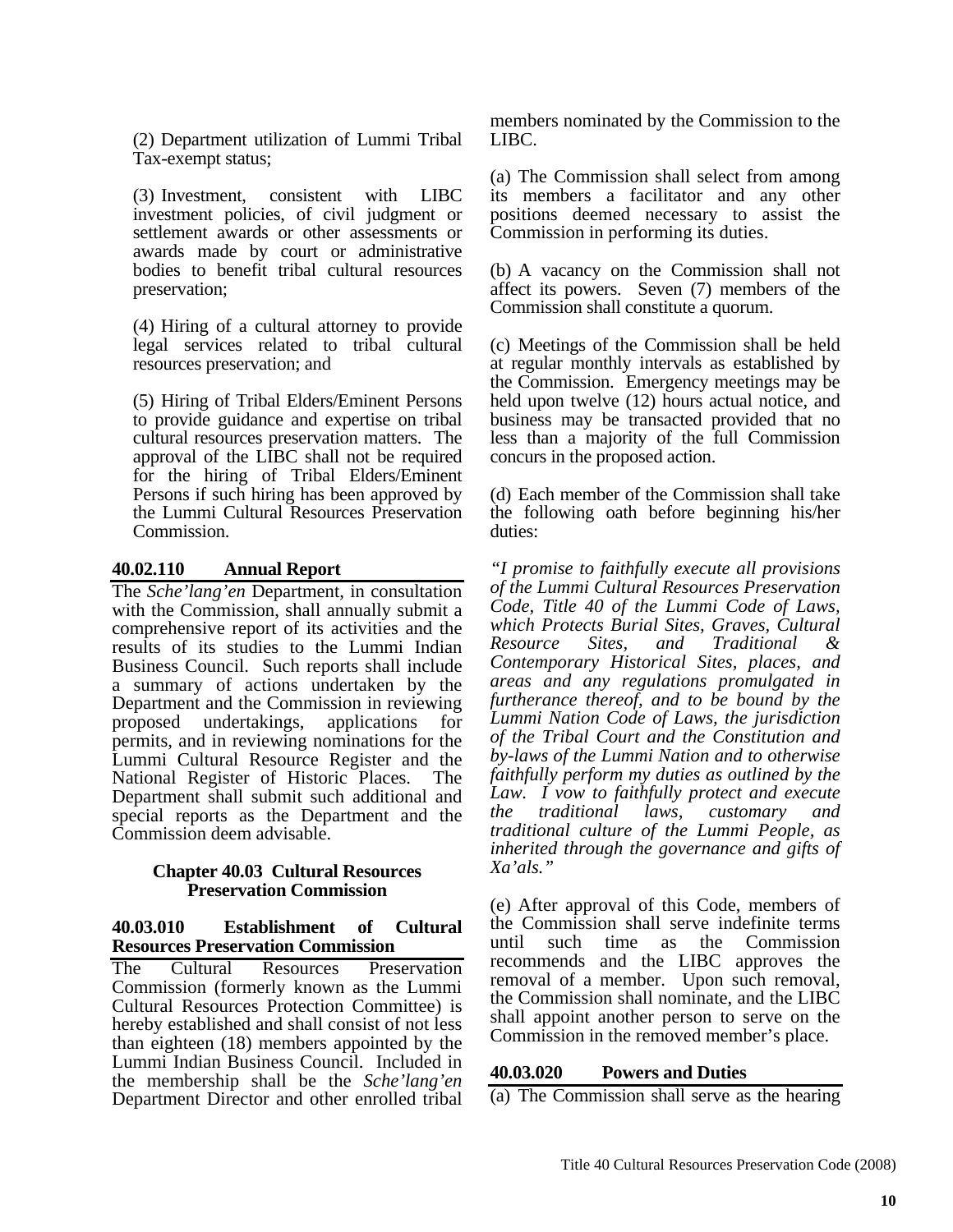review board for all hearings requested by applicants for Cultural Resource Permits or permittees according to the procedures established in this Code and policies and procedures established by the Commission consistent with the requirements of this Code. The Commission may designate a hearing review board in any given case consisting of at least seven (7) members of the Commission to conduct such hearing and to render a final decision. The Department Director shall not serve as a member of a hearing review board, nor shall any Commissioner serve on a hearing review board in any matter in which that Commissioner has served as an advisor or consultant to the Department.

(b) The Commission shall serve as the hearing board to assess civil penalties as provided in this Code. Unless the Commission adopts procedures for the assessment of civil penalties, the notice and hearing requirements of Section 40.05.080 shall apply.

(c) The Commission shall review and approve the Department's findings and recommendations prepared in performing

(1) the Nation's consulting functions as set forth in Section 106 of the National Historic Preservation Act;

(2) the functions assumed by the Department as a THPO pursuant to a plan approved under the National Historic Preservation Act;

(3) Consulting functions as provided in any other federal, tribal, state, or local consultation or permitting process.

(d) The Commission is empowered to consider requests for exchanges or dispositions of cultural resources made pursuant to tribal, federal, state, or local law, and to determine what conditions, if any, should be attached if consent is given.

(e) As directed by the Lummi Indian Business Council, the Cultural Commission is empowered to initiate, comment, and participate in federal, state, or other governmental rulemaking processes concerning matters pertaining to its expertise, particularly when entering into consultation with a federal agency acting pursuant to ARPA, 16 USC §47011. The Cultural Resources Preservation Commission may participate in any reoccurring or testimony process when requested by a federal agency.

(f) The Commission, in consultation with the Department, is authorized and directed to consult and cooperate, whenever feasible, with other Tribal and non-Tribal governments, departments, and agencies, and with private organizations involved in historic and cultural resource protection activities, including the National Trust for Historic Preservation, the International Center for the Study of Preservation and Restoration of Cultural Property, museums, and organizations of professionals. Cooperation shall include providing assistance to other agencies and organizations and coordinating the planning and conducting of historic preservation programs.

(g) The Commission shall review and approve the annual budget prepared by the Department prior to submission of the annual budget to the Lummi Indian Business Council.

(h) The Commission shall review and approve the comprehensive Annual Report prepared by the Department for submission to the Lummi Indian Business Council and shall make such recommendations as the Commission deems appropriate regarding changes or improvements needed in the provisions of this Code.

(i) The Commission shall review and approve the comprehensive Reservation-wide Lummi Cultural Resources Preservation Plan prepared by the *Sche'lang'en* and Planning Departments. Furthermore, the Commission is authorized to recommend changes or additions to the Plan. Final approval and authorization to implement the Plan, or any changes to the Plan, shall be by the Lummi Indian Business Council.

(j) The Commission shall review nominations of tribal cultural resources or properties for the Lummi Cultural Resource Register submitted by the *Sche'lang'en* Department and approve those that qualify as significant in tribal history, culture, value, architecture, or archaeology.

(k) The Commission shall review National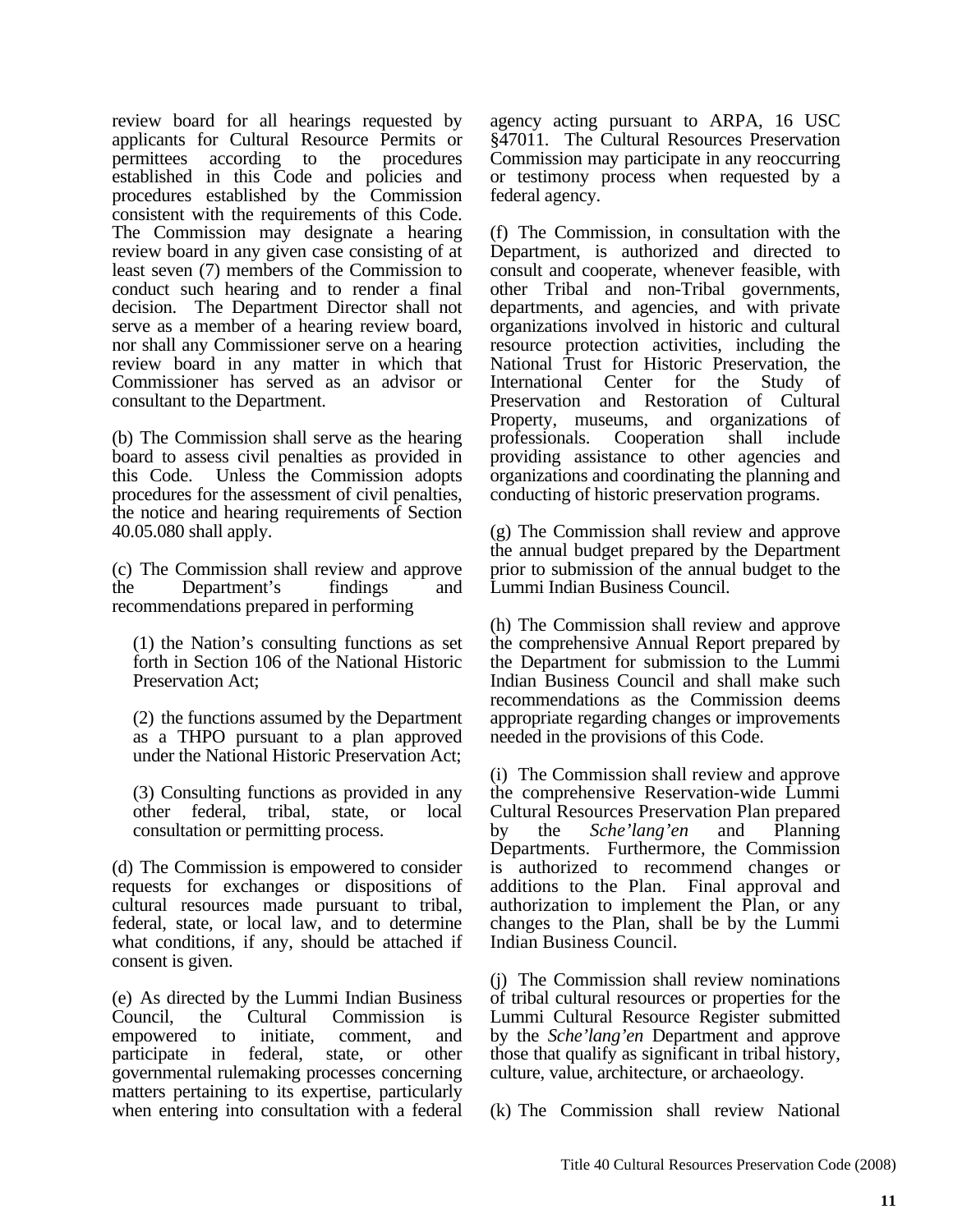Register nomination forms prepared by the *Sche'lang'en* Department, to assure adequate public participation in the nomination process, and to recommend to the Lummi Indian Business Council those properties it deems appropriate for listing on the National Register of Historic Places.

# **40.03.030 Records of Commission Proceedings**

The Commission shall maintain records of its proceedings. Records shall be kept in accordance with standard record management policy and/or special requirements established by this Code and/or as recommended by the Lummi Records & Archives Department.

# **40.03.040 Education**

The Commission is authorized to develop and operate a program of information and education for tribal members, employees, and/or the general public concerning cultural resources and protection of properties listed on the Lummi Cultural Resources Register and the National Register of Historic Places.

### **Chapter 40.04 Lummi Cultural Resources Register**

# **40.04.010 Nomination and Acceptance**

The Lummi Cultural Resources Register is hereby established, the purpose of which shall be to serve as a register of tribal cultural resources and properties, prehistoric and historic districts, sites, buildings, structures, and objects significant in tribal history, architecture, archaeology, traditional culture, and aboriginal religion. Any person may make nominations to the Lummi Cultural Resource Register by submitting their nominations to the Department. The Department shall prepare a comprehensive review of the nomination for presentation to the Commission which shall make the final decision whether the nomination is accepted to be included on the Lummi Cultural Resource Register.

# **40.04.020 Undertakings Upon Listed Properties or Properties Eligible to be Listed**

Any person or entity applying for a permit to conduct an Undertaking on the Lummi Reservation shall inform the Department whether the proposed activity may affect any

property listed on, or eligible to be listed on, the Lummi Cultural Resource Register of Cultural Properties. If the property is eligible to be listed, the *Sche'lang'en* Department Director may nominate the property for such listing.

# **40.04.030 Comprehensive Survey**

A comprehensive Lummi Reservation-wide survey of tribal cultural resources and historic properties shall be conducted by the Director of the *Sche'lang'en* Department and submitted to the LIBC by the Cultural Commission. The long-range objective of the comprehensive survey shall be the identification, protection and preservation of all cultural/archaeological resources, districts, sites, buildings, structures and objects within the Lummi Indian Reservation that are potentially significant in tribal history, architecture, traditional cultural resource properties, culture, and aboriginal religion. The survey shall be conducted in as timely a manner as possible and shall encompass all historic properties and cultural resources regardless of title, boundaries, or ownership. Another objective of this survey is to nominate properties significant to Lummi history, architecture, and culture to the Lummi Cultural Resource Register, the National Register of Historic Places, or both.

Survey data shall be maintained by the *Sche'lang'en* Department in an accessible location and shall be kept up to date so that the information is readily available to the *Sche'lang'en* Department and other tribal departments involved in planning and permitting, thereby allowing parties to make informed decisions. The information will be restricted, and the publication and duplication of sensitive materials must be coordinated with the *Sche'lang'en* Department Director. (See Section 40.02.060.) The survey data need not be published but shall be organized and indexed in a manner to provide for easy access. Availability of survey data to the general public shall be limited and/or restricted if, in the opinion of the Department, such availability might result in damage to cultural or archaeological resources and historic properties.

# **40.04.040 Nondisclosure**

Information concerning the nature and location of any cultural resource or historic property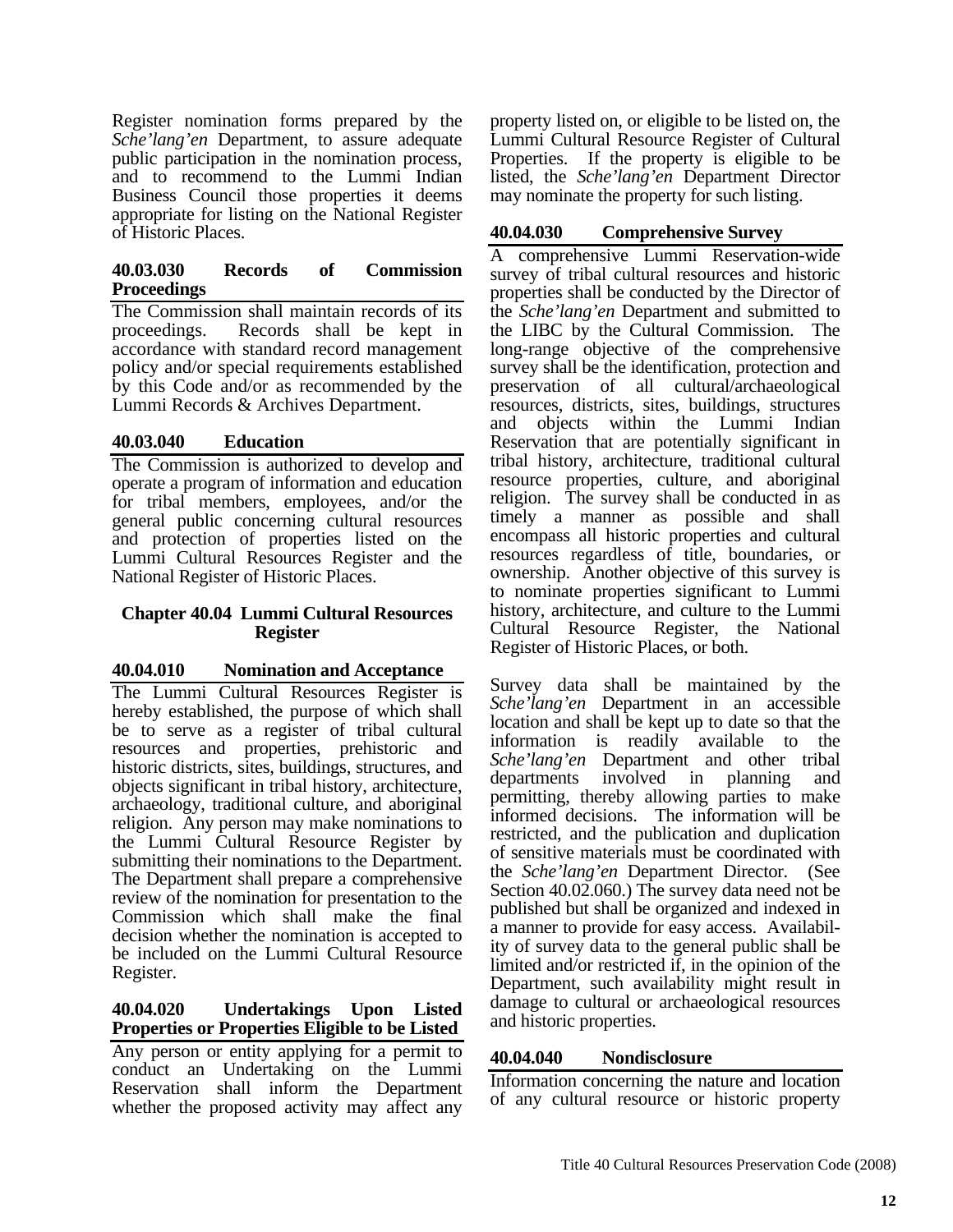may not be made available to any person unless the Director of the *Sche'lang'en* Department or the Cultural Resources Preservation Commission determines that such disclosure would further the purpose of this Ordinance and would not create an undue risk of harm to such resources or the site at which such resources are located. The *Sche'lang'en* Department and the Cultural Commission are authorized to withhold from disclosure information regarding the location of sites or objects listed on the Lummi Cultural Resource Register or the National Register of Historic Places upon a determination that the disclosure of specific information would create a risk of destruction or harm to such sites or objects.

# **Chapter 40.05 Cultural Resource Permits**

# **40.05.010 Application -- Contents**

Any person proposing to visit or inspect cultural resources, undertake cultural resource inventories, alter, collect, excavate, disturb, or remove cultural resources or otherwise cause an adverse effect to cultural resources or historic properties shall apply to the Lummi *Sche'lang'en* Department for a Lummi Cultural Resources Permit outlining the proposed activity. The Department Director may issue a permit to any qualified individual, subject to appropriate terms and conditions.

(a) Each application must be accompanied by a written outline of the proposed work. The application must contain the following: the name(s) of the individual(s) or  $group(s)$  making the request and their addresses and telephone numbers; the proposed start date for the field work; the proposed project time frame; the person who will have immediate charge of the work; whether examination, excavation, or gathering the material(s) which are the subject of the permit are to be permanently preserved; the manner of preservation; and acknowledgment that all material(s) removed shall remain in tribal custody and be properly stored within a Reservation facility. In the event that off-Reservation examination is requested, the applicant shall provide a written description of the material(s) proposed to be examined, the type of examination to be conducted, the length of time required for the examination, the location where the

examination is to take place, the identity of the person(s) who will conduct the examination, the identity of the person(s) responsible for transporting and returning the material(s) to the Department, and a signed agreement that the Department shall be provided a copy of any examination report.

(b) The application must be accompanied by a sketch map and a legal description of the particular site or area to be affected so that it can be located on a map with accuracy. The application must provide the identity of the owner of the property, and the written consent of the owner if the applicant is not the owner.

(c) Each application shall be accompanied by a completed Cultural Rights and Resources Checklist signed by the applicant, the *Sche'lang'en* Director, and the Planning Director.

(d) Each application shall be verified by oath or affirmation and shall contain the promise of the applicant to abide by all of the provisions of this Code and other laws of the Lummi Nation.

(e) Each application for a permit must be filed with the Commission, the *Sche'lang'en* Department Director, and a courtesy copy shall be submitted to the Planning Director.

# **40.05.020 Interim Permits**

Persons who have received approval from the Lummi Indian Business Council for proposals that may cause adverse effects on any cultural resources or historic properties prior to the date of enactment of this Code may receive an interim permit to continue work during the period that their application for a permit is pending before the Department according to the following procedures:

(a) Within thirty (30) calendar days after the date of enactment of this Code, such person shall file with the Department a declaration stating the time the approval was received, the location of the property, the purpose of the work, and the work completed. The declaration shall be accompanied by an application for a permit.

(b) Upon filing of the declaration and the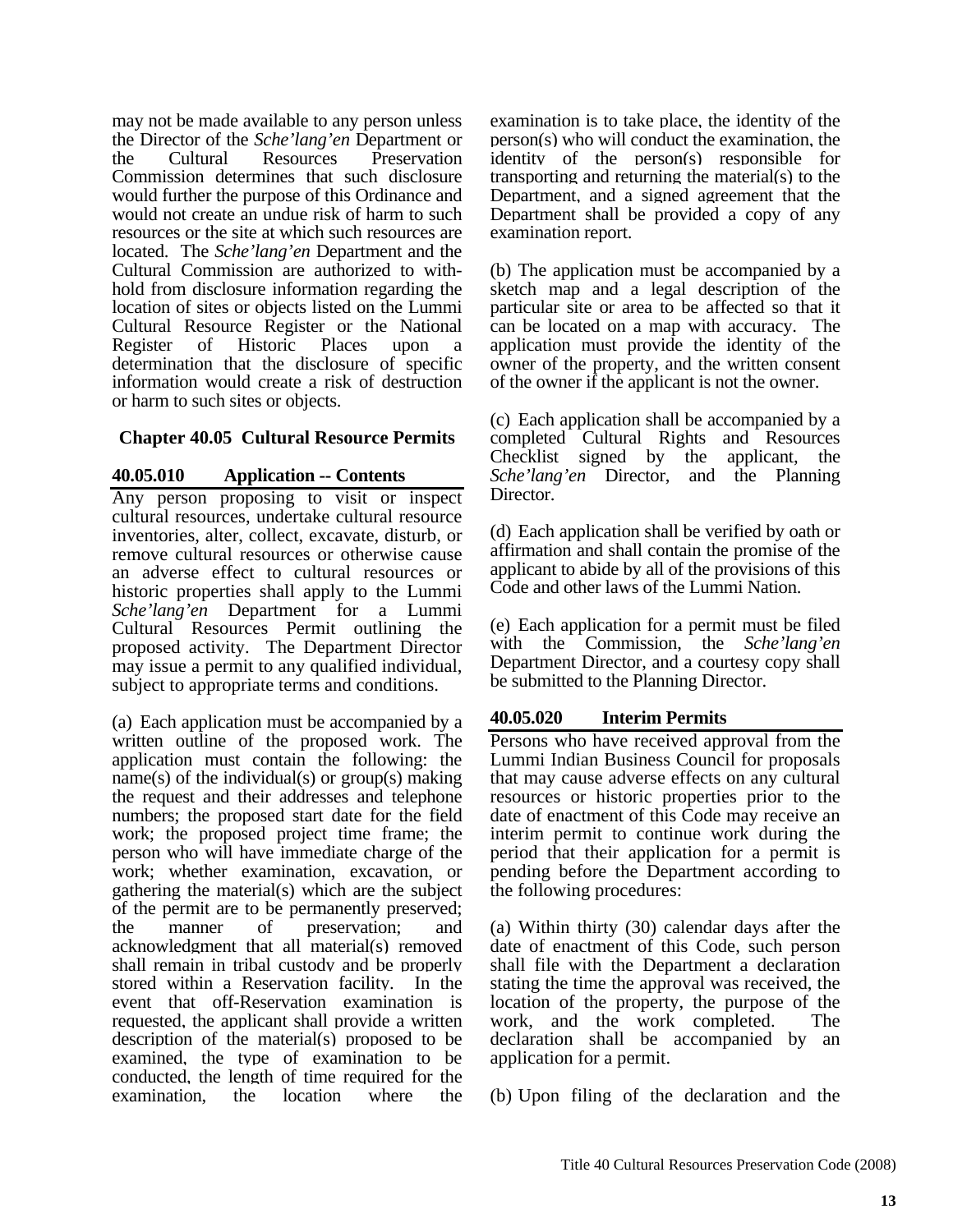application, and after determining that the prior approval was appropriately obtained, the Department shall issue an interim permit.

(c) Such interim permits shall be in effect until the Department approves or denies the application for the permit.

### **40.05.030 Criteria**

A permit may be issued pursuant to a completed application if the Department Director, or his designee, determines that:

(a) The activity pursuant to such permit is consistent with the requirements of this Code and the regulations and policies of the Department, including any management plan applicable to the lands concerned.

(b) The applicant has demonstrated that they are qualified to carry out the proposed activity by submitting both references and a resume to the Department Director showing prior successful experience in cultural resource/archaeological field work, including site survey, recording, excavation techniques, and reporting skills.

(c) Adequate mitigation efforts are provided to guarantee avoidance of any adverse effects on properties included or eligible for inclusion on the Lummi Cultural Resource Register or the National Register. The Department Director shall determine whether the proposed mitigation will prevent adverse effects on such properties and whether the proposed mitigation is in the best interest of the Lummi Nation.

(d) The applicant has signed an agreement that the cultural resources or historic properties that they are proposing to excavate or remove shall remain the property of the Lummi Nation.

### **40.05.040 Time Frame for Processing Permit Applications**

The *Sche'lang'en* Department Director shall make the decision to issue or deny a permit within ninety (90) calendar days after the date a completed application is filed. The Director may extend this date up to an additional ninety (90) calendar days, but must provide the applicant with a written explanation of the factors requiring the extension. The

Director's decision to issue or deny a permit shall be in writing and shall be sent to the applicant(s) by certified mail, return receipt requested, to the address of the applicant listed on the application. Any applicant denied a permit may file a request for a hearing before the Commission within ten (10) working days after the applicant receives notice that his application for a permit has been denied. The hearing procedures in Section 40.05.080 shall apply to hearings concerning the denial of a permit.

# **40.05.050 Terms and Conditions**

Any permit shall contain the following terms, and such conditions as the Director deems necessary to carry out the purposes of this Code and the regulations and policies of the Department:

(a) Each permit shall identify the individual(s) who shall be responsible for carrying out the terms and conditions of the permit, and for otherwise complying with this Code and other applicable laws, regulations, and policies. The property owner, if the owner is not the applicant, shall be equally responsible for carrying out the terms and conditions of the permit.

(b) The permit shall contain provisions requiring restoration of the site to its former condition.

(c) Every permit will be issued in the name of the applicant regardless of outside contract services.

(d) No permit shall be transferable unless the Director gives written approval for such a transfer.

(e) The Department may require that a bond be posted as a prerequisite to issuance of a permit, pursuant to bonding requirements approved by the Commission. The bond may be waived if requested by the Lummi Indian Business Council in the form of a Resolution.

(f) The duration of each permit shall not exceed twelve (12) months. The Director may renew a permit, under the original or modified terms and conditions, for a period of time not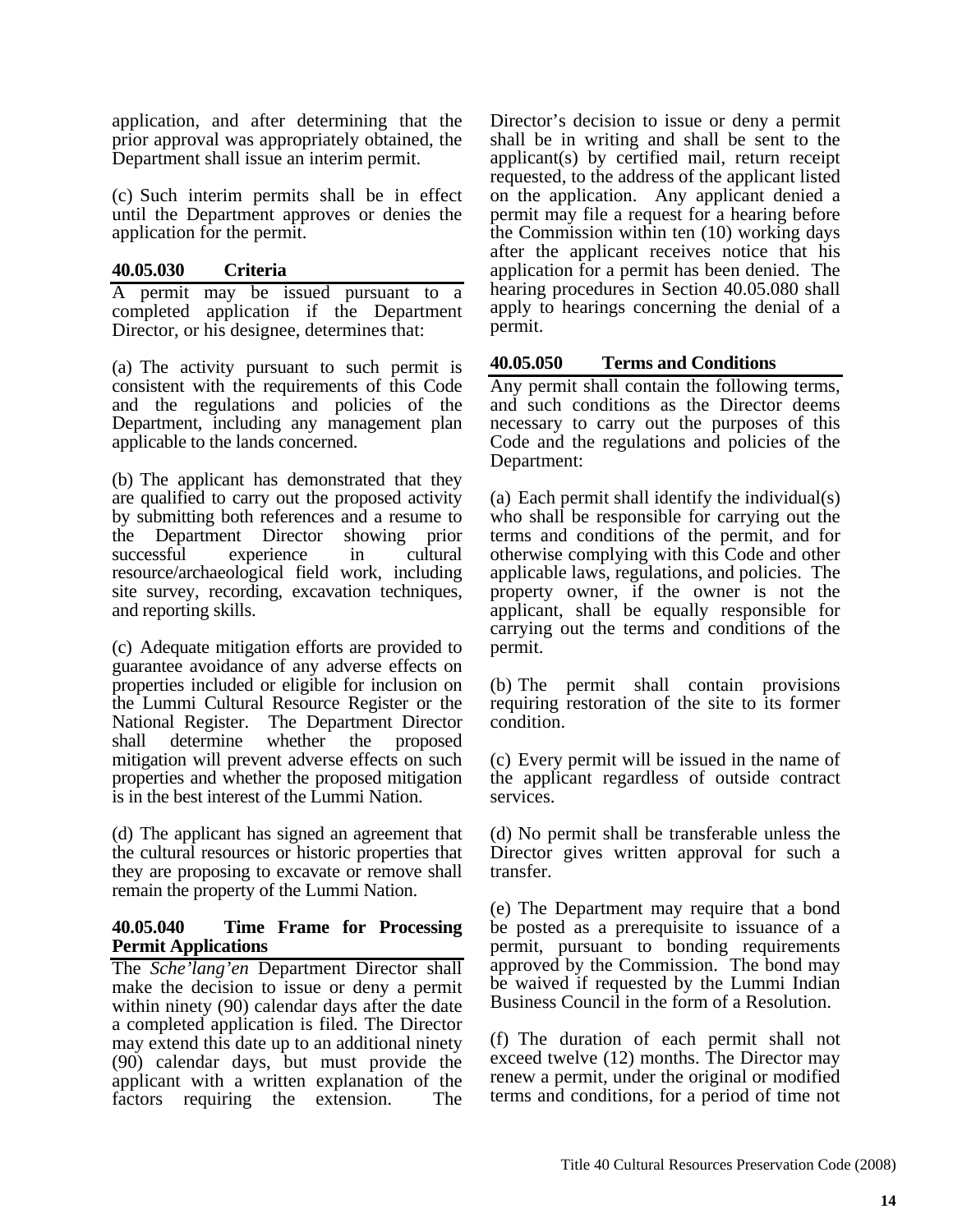to exceed twelve (12) months for work that has been diligently pursued but is not completed.

(g) Failure to begin work under a permit within six (6) weeks after the permit is granted, or failure to diligently pursue such work after it has begun, shall make the permit void. The applicant must re-apply for a new permit if they desire to continue the work.

# **40.05.060 Duties of Permittees**

During the course of the Undertaking, each permittee shall report monthly and quarterly to the Department. The director shall provide copies of all monthly and quarterly reports to the Commission. Monthly reports shall contain a brief summary statement of the work performed during the month. Quarterly reports shall contain a catalog of collections and photographs made during the quarter. Each permittee shall cooperate fully with all inspections conducted by the *Sche'lang'en* Department or the Commission. No part of any collection shall leave the Reservation without the express written consent of the Department in the form of a Temporary Removal License. Such license shall at all times accompany the materials while off the Lummi Reservation. A bond may be required upon recommendation of the *Sche'lang'en* Department Director.

### **40.05.070 Suspension and Revocation of Permits: Grounds**

The Department may suspend or revoke a permit based on any of the circumstances listed below. A suspension shall be in effect until the Director determines that the cause for suspension has been corrected or is no longer applicable. Such a suspension shall not prevent a permittee from holding or obtaining other permits. Furthermore, suspensions and revocations are made without liability to the Lummi Nation, its agents or employees.

(a) A permit may be suspended or revoked upon a determination by the Director that continuation of activities under a permit would not be in the best interests of the Lummi Nation or its people. The Director must provide the permittee a written explanation for such suspension or revocation. An example that may support such a determination by the Director includes, but is not limited to, new information coming to the Director's attention that the permittee has failed to comply with conditions of a land-use permit involving cultural resources or a cultural resources permit granted by any tribal, federal, state, or local governmental agency.

(b) A permit may be suspended or revoked if the permittee has violated the terms and conditions of the permit, this Code, or other applicable laws, regulations, and policies.

(c) A permit may be suspended or revoked upon a determination by the Director that the relevant circumstances have changed since the granting of the permit so that the application no longer meets the criteria of Section 40.05.030 above.

(d) A permit may be suspended or revoked if the Director determines that material misrepresentations were contained in the permit application.

(e) A permit may be suspended or revoked if the Director determines that the permit was improperly granted and did not follow standard review and/or approval processes required by this Code.

# **40.05.080 Notice and Hearing**

The Director of the Department or the Lummi Tribal Prosecutor shall prepare a written notice specifying the grounds to suspend or revoke a permit. This notice shall be filed with the Commission and a copy personally served on the permittee, if possible, or mailed by certified mail, return receipt requested, to the address of the applicant listed on the application.

The permittee may request a hearing before the Commission by filing a written request for a hearing with the Commission within ten (10) working days after receiving the notice of suspension or revocation. A copy of the request for hearing shall also be delivered to the Department Director or the Tribal Prosecutor.

If the permittee timely requests a hearing, the suspension or revocation shall be stayed pending the outcome of the hearing. If a timely request for hearing is not submitted, the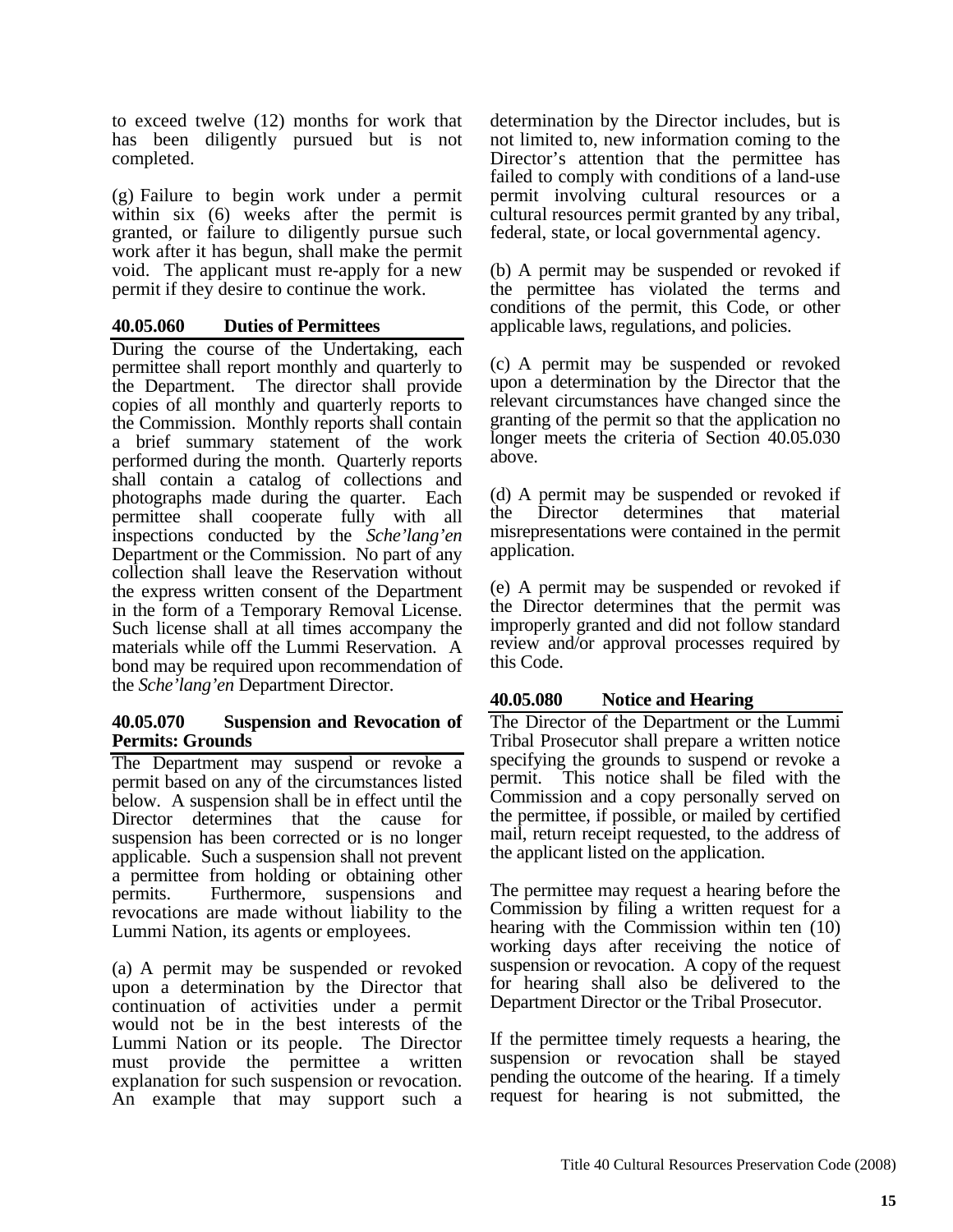suspension or revocation shall take effect ten (10) working days after the permittee received notice of the suspension or revocation.

If a timely request for hearing is filed, the Commission shall schedule a hearing to determine the matter and shall notify the permittee and the Director or the Prosecutor of the date, time, and place of the hearing. The hearing shall be no less than five (5) working days, and nor more than thirty (30) working days after the Commission's receipt of the permittee's request for hearing.

The permittee shall be entitled to an opportunity to appear at the hearing in person and through a representative of his choice, to hear the evidence presented by the Tribal Prosecutor or the Director in support of the suspension or revocation, and to provide evidence in support of his or her actions.

The hearing shall be recorded. A copy of the hearing tape recording shall be provided to any party at that party's expense.

The Commission shall decide the matter based on the evidence and testimony presented at the hearing. The Commission decision shall be made within ten (10) working days after the hearing is concluded, shall be in writing, and shall explain the basis of the decision. A copy of the decision shall be provided promptly to all parties by the Commission.

### **40.05.090 Emergency Suspensions/ Revocations: Cease & Desist Orders**

Upon finding that a delay in suspending or revoking a permit for the period required by a hearing would be contrary to the tribal interest in preserving cultural resources or historic properties, the Director or Tribal Prosecutor may issue a written "Cease & Desist" Order directing the permittee to immediately cease and desist all excavation, removal, or other activity being conducted pursuant to the permit. Such notice shall be personally served on the permittee. If the permittee cannot be located, the notice shall be served on any employee or agent of the permittee and posted on the site where the permittee's activities are being conducted. It shall be unlawful for any person to disobey a "Cease & Desist" Order. In all

cases where a "Cease & Desist" order has been issued, the Commission shall immediately schedule a hearing to determine the matter. The hearing shall be within no less than two (2) working days nor more than ten (10) working days after the date of the "Cease & Desist" order unless continued by the Commission upon motion of the permittee. Except as otherwise stated in this section, the hearing procedures in Section 40.05.080 shall apply to an emergency hearing on a "Cease & Desist" Order.

### **Chapter 40.06 Damaging or Adverse Effects Prohibited**

# **40.06.010 Prohibited Acts**

(a) No person shall excavate, remove, damage or otherwise alter, deface, destroy, or adversely effect any cultural resource or historic property on land within the Lummi Reservation unless such activity is conducted pursuant to the terms and conditions of a permit issued under this Code. This prohibition shall not apply to Lummi Nation employees engaged in official business relating to cultural resources management activities approved in accordance with Department rules and procedures.

(b) No person shall sell or offer to sell, purchase, exchange, transfer, transport, receive or possess any cultural or historic resource if such resource is excavated or removed from land within the exterior boundaries of the Lummi Indian Reservation without a permit issued under this Code. This prohibition shall not apply to Lummi Nation employees engaged in official business relating to cultural resources management activities approved in accordance with Department rules and procedures.

(c) No cultural property on Lummi Nation lands may be visited or investigated by a nonmember of the Lummi Nation except those designated as open to the public within the boundaries of a Lummi Nation Park or a National Park or Monument unless such visit or investigation is pursuant to a permit issued under this Code or written authorization from the Department Director. This prohibition shall not apply to Lummi Nation employees engaged in official activities.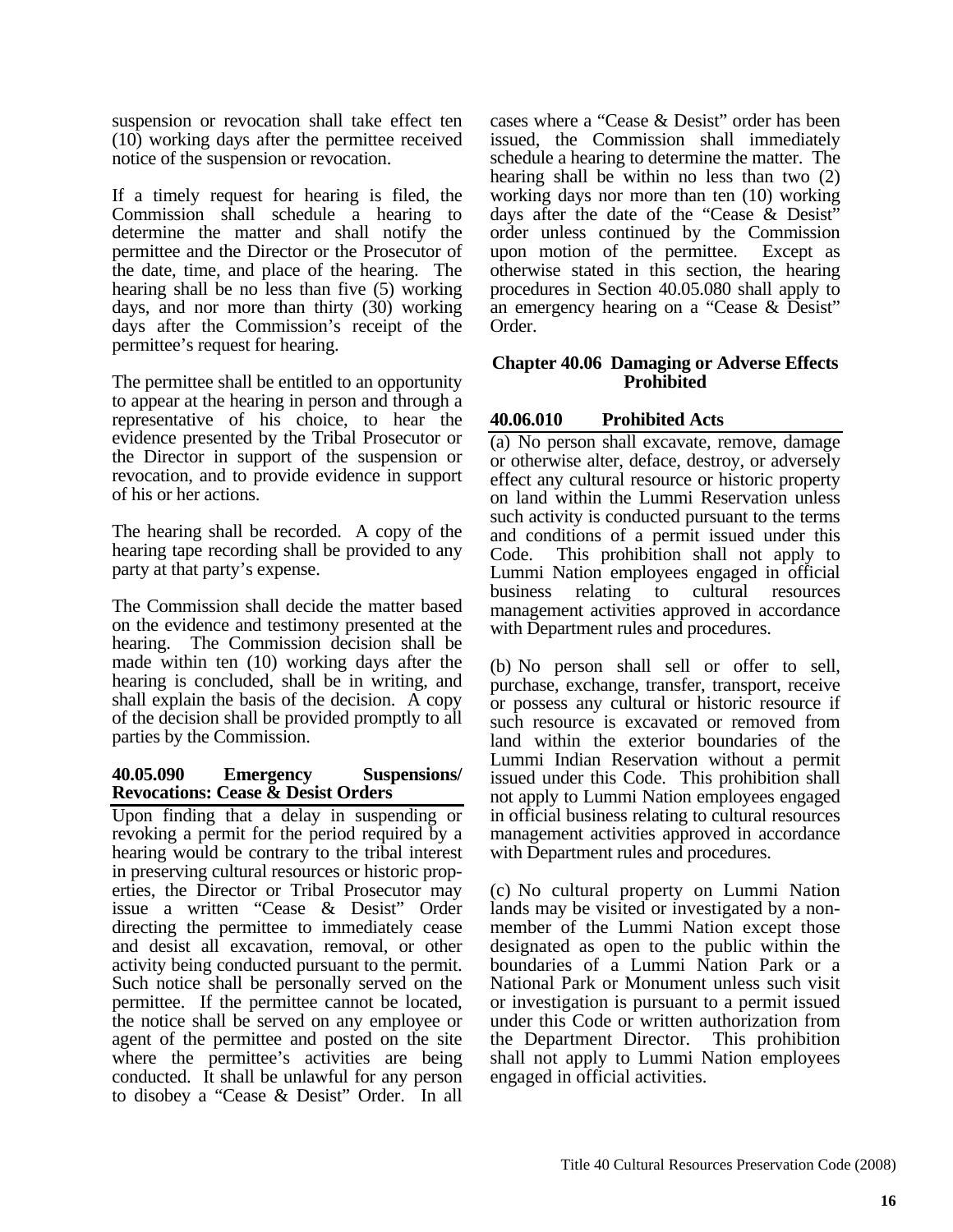(d) No person may engage in ethnographic research on the Lummi Reservation, except when such activities are conducted pursuant to the terms and conditions of a permit issued under this Code or written authorization from the Department Director.

(e) No person shall disclose information concerning the nature and location of any cultural resource or historic property on the Lummi Reservation without the express written consent of the Department Director after a determination has been made that such disclosure does not create a risk of harm to the cultural resources or the site at which such resources are located. This prohibition shall not apply to Lummi Nation employees engaged in official business relating to cultural resources management activities approved in accordance with Department rules and procedures.

### **Chapter 40.07 Enforcement**

### **40.07.010 Violations**

It shall be unlawful for any person to perform any act which is prohibited under this Code, or to fail to do any act that is required under this Code.

# **40.07.020 Criminal Penalties**

The procedures established for criminal offenses under the Lummi Nation Code of Laws shall apply to criminal offenses charged under this Code. Persons subject to the criminal jurisdiction of the Lummi Nation may be subject to the following criminal penalties for violating the provisions of Section 40.06.010 of this Code. In the event a defendant pleads guilty or no contest, or is found guilty of committing one of the acts prohibited by Section 40.06.010, the Tribal Court may impose one or all of the following penalties:

- (a) A fine of not more than \$5,000.
- (b) A jail term not to exceed one year.

(c) Forfeiture of any article seized by reason of illegal activities prohibited by this Code pursuant to applicable forfeiture laws of the Lummi Nation.

### **40.07.030 Civil Assessments**

(a) Individuals violating the prohibitions in Section 40.06.010 of this Code shall be subject to civil assessments imposed by the Commission in accordance with procedures adopted by the Commission expressly for this purpose. The Commission shall adopt such procedures within ninety (90) calendar days of the adoption of this Code. In the absence of such procedures, the Notice and Hearing requirements of Section 40.05.080 shall apply.

(b) Violations of the provisions of Section 40.06.010 shall be grounds for withdrawal of the privilege of doing business with the Lummi Nation. The Commission shall consider whether or not to recommend to the Lummi Indian Business Council that any individual found to be in violation of this Code shall lose the privilege of doing business with the Lummi Nation.

(c) Any person not a member of the Lummi Nation who visits or inspects cultural properties within the exterior boundaries of the Lummi Reservation without a valid permit shall be committing trespass. Such individuals determined to be in trespass after a hearing before the Commission, shall be assessed a civil forfeiture of not to exceed \$500 for the first offense and not to exceed \$1,000 for any subsequent offenses. For the purposes of this part, each visit to or inspection of a cultural site, area or property of any property within the exterior boundaries of the Lummi Reservation shall be considered a separate offense. The Commission may, at its discretion, recommend to the Lummi Indian Business Council that any person found to be in trespass be excluded from the lands of the Lummi Nation.

(d) Any person not a member of the Lummi Nation who engages in cultural resources inventory activities on the Lummi Reservation without a valid permit shall be committing trespass. Such individuals determined to be in trespass after a hearing before the Commission, shall be assessed a civil forfeiture not more than \$2,000 for each offense. For the purposes of this section, each inventory on lands within the Lummi Reservation shall be considered a separate offense. The Commission may at its discretion, recommend to the Lummi Indian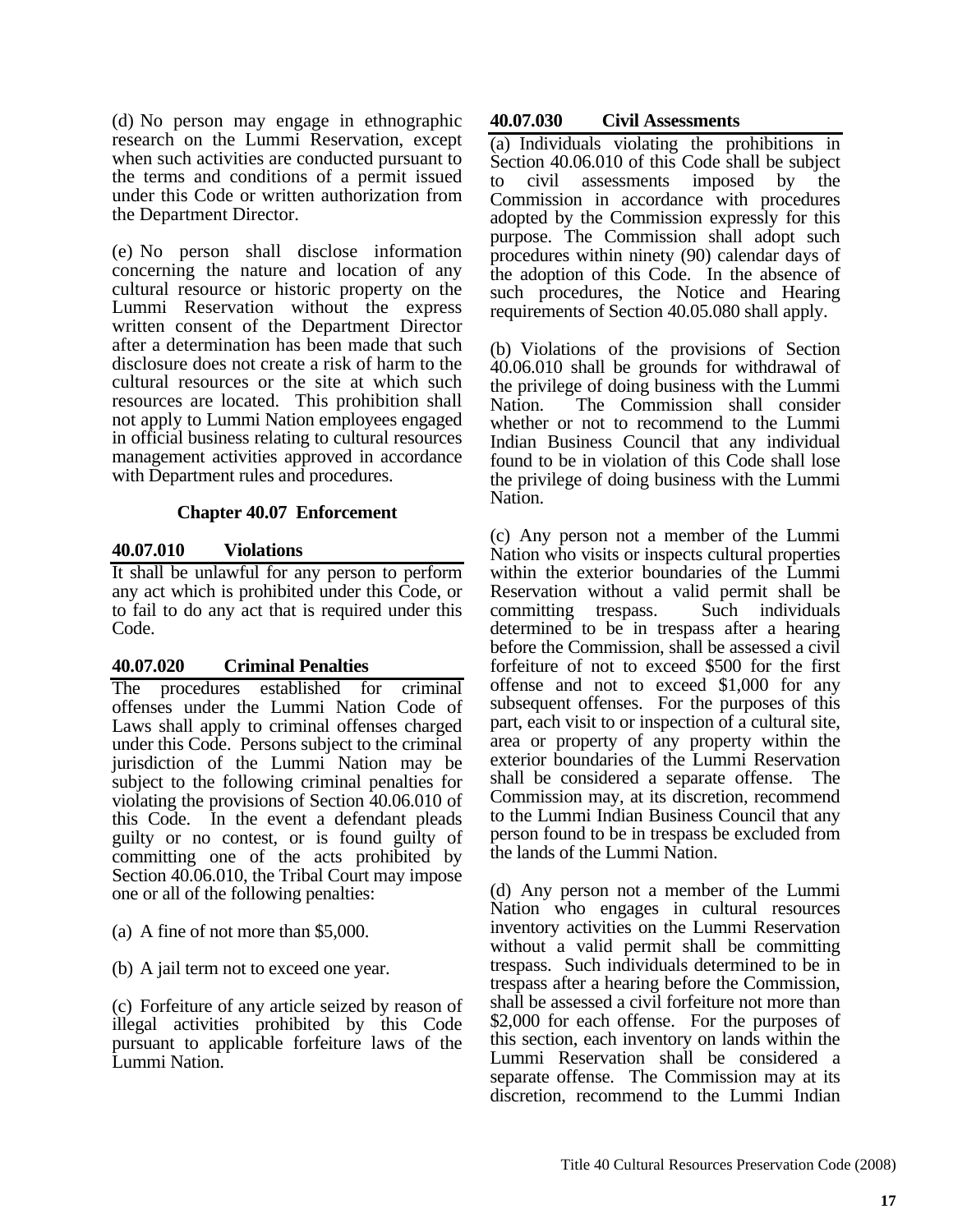Business Council that any person found to be in violation shall be excluded from the lands of the Lummi Nation.

(e) Any individual within the exterior boundaries of the Lummi Reservation who alters, collects, damages, defaces, destroys, excavates, removes or sells cultural properties or who collects ethnographic data without explicit permission or valid permit, or as permitted under the exceptions provision, or who engages in activities in violation of the terms and conditions of a valid permit shall be liable, after a hearing before the Commission, to the Lummi Nation for civil damages as determined by the Commission as follows:

(1) Assessment of Actual Damages. The Commission shall impose the civil assessments based upon actual damages in accordance with "Standards for Assessing Damages to Cultural Properties" that the Commission shall adopt expressly for this purpose. The "Standards for Assessing Damages to Cultural Properties" shall include, but need not necessarily limit considerations to:

(A) Full costs of restoration of the cultural resources;

(B) Enforcement and administrative costs associated with the civil action;

(C) Costs of dispositions of cultural properties, including as appropriate, costs of curation in perpetuity;

(D) Costs associated with documentation, approved testing and evaluation of the cultural property in order to assess the characteristics of the cultural resource and plan for its restoration; and

(E) Costs of any additional mitigation measures the Commission deems appropriate.

(2) Assessment of Treble Damages. In addition to the actual damages, the Commission may, at its discretion, assess damages of up to three times the amount of the actual damages.

(3) Seizure of Equipment and Cultural Resources. The Director, or his designee, or any Lummi Law and Order Officer, shall seize all cultural resources in the possession of any individual cited for violating Section 40.06.010 of this Code, together with any other property used for or related to the violation in the possession of the individual cited, as the Director or officer may deem necessary to obtain payment of any civil assessment.

(4) Forfeiture of Cultural Resources and Property. After hearing before the Commission:

(A) Any cultural resource or properties obtained in violation of this Code shall be forfeited to the Lummi Nation.

(B) Any other property seized in accordance with Section 40.07.030(3) shall be released to the owner upon timely payment of any related civil assessments; and

(C) Any seized property shall be forfeited to the Lummi Nation if the assessment has not been paid within fifteen  $(15)$ calendar days of the hearing at which the civil assessment was levied or pursuant to this Code, whichever is later. Any such forfeiture shall be limited to the amount of the civil assessment. Any property remaining after forfeiture of property up to the value of the assessment shall be returned to the owner.

(5) Forfeiture of any bond. The Commission may revoke any bond posted by the individual up to the amount of any civil assessment imposed by the Commission.

(f) Civil assessments imposed under this section shall be reserved solely for the purposes of restoring damaged cultural properties and for meeting the purposes of this Code and shall be deposited in the Lummi Historic Preservation Revolving Account for disbursement in accordance with the Lummi Nation Budgetary Procedures.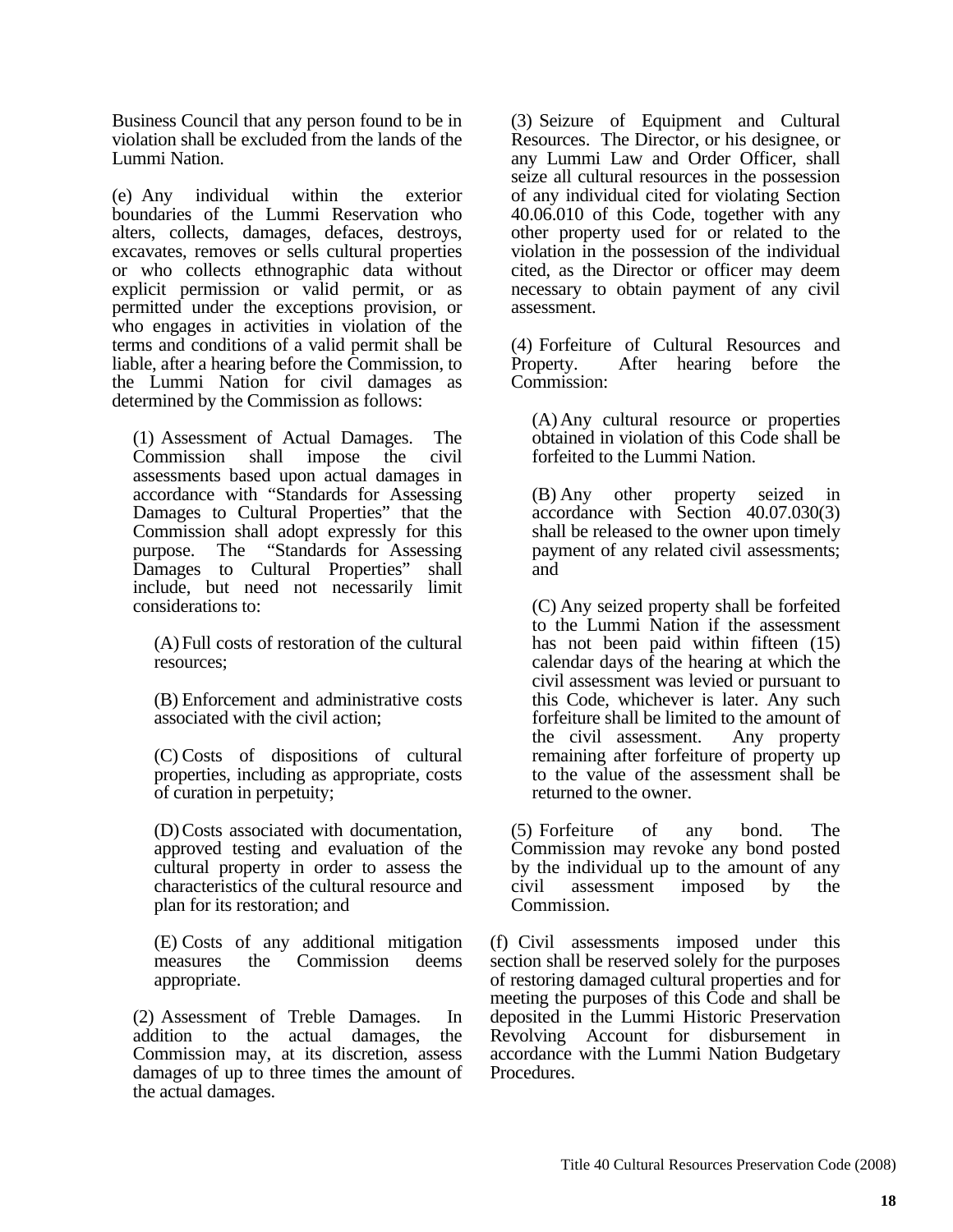# **Chapter 40.08 Appeals**

### **40.08.010 Judicial Review**

Any person directly and adversely affected by a final administrative decision of the Department or the Commission, shall be entitled to judicial review of the decision in the Lummi Nation Tribal Court. Notice of an appeal must be filed with the Tribal Court within thirty (30) calendar days of receipt of notice of the final decision being appealed.

### **40.08.020 Transcript of Administrative Hearing**

A transcript of the administrative hearing shall be prepared and filed with the Court at appellant's expense. A copy of the transcript shall be provided to the Director, Tribal Prosecutor, or other person representing the Department or the Commission. The expense of copying the transcript shall be paid by the Department. The parties may stipulate to an agreed statement of facts in place of a transcript.

### **40.08.030 Standard of Judicial Review**

Judicial review by the Lummi Tribal Court shall be limited to:

(a) A review of the administrative record to determine whether the decision being appealed from is based on credible evidence sufficient to support the decision;

(b) A review of the decision being appealed to determine that it is not contrary to the requirements of this Code and the regulations, procedures, and policies of the Department;

(c) Ensuring that the appellant received due process of law; and

(d) Ensuring that all rights of the appellant under the Lummi Constitution and Lummi Code of Laws were observed.

### **Chapter 40.09 Code Implementation and Amendment**

**40.09.010 Regulations, Procedures, Policies, and Guidelines** 

|  |  | The Lummi Sche'lang'en Department is |  |  |
|--|--|--------------------------------------|--|--|
|--|--|--------------------------------------|--|--|

authorized to prepare regulations, administrative policies, and procedural guidelines and requirements to implement and achieve the purposes of this Code. Such regulations, administrative policies, and procedural guidelines and requirements shall not be effective until approved by the Cultural Resources Preservation Commission.

### **40.09.020 Code Amendment**

The *Sche'lang'en* Department shall be required to periodically review this Code as follows:

(a) After annual review of preservation efforts and/or changes in federal or tribal law, the *Sche'lang'en* Director shall propose recommended changes of this Code to the Cultural Resources Preservation Commission for review and approval; tribal legal staff will review proposed changes and finalize recommendations to the Lummi Indian Business Council.

(b) Final approval of amendments to this Code shall be made according to the requirements of the Lummi Constitution, the Lummi Code of Laws, and procedures adopted by the Lummi Indian Business Council, including final certification by the Law and Justice Commission.

(c) Any proposed changes to this Code shall not change or undermine:

(1) The Fiduciary Trust Responsibility of the federal government;

(2) The Tribal sovereignty and jurisdiction of the Lummi Nation, including the spiritual, cultural, political, economic, legal, social and the territorial realms, and the right to subsist without interference from outside influences that impinge on Lummi Nation cultural survival;

(3) Treaty Rights;

(4) Lummi Nation efforts to protect our tribal tradition, spirituality and customs, traditional law or ceremony;

(5) Other official tribal policy statements